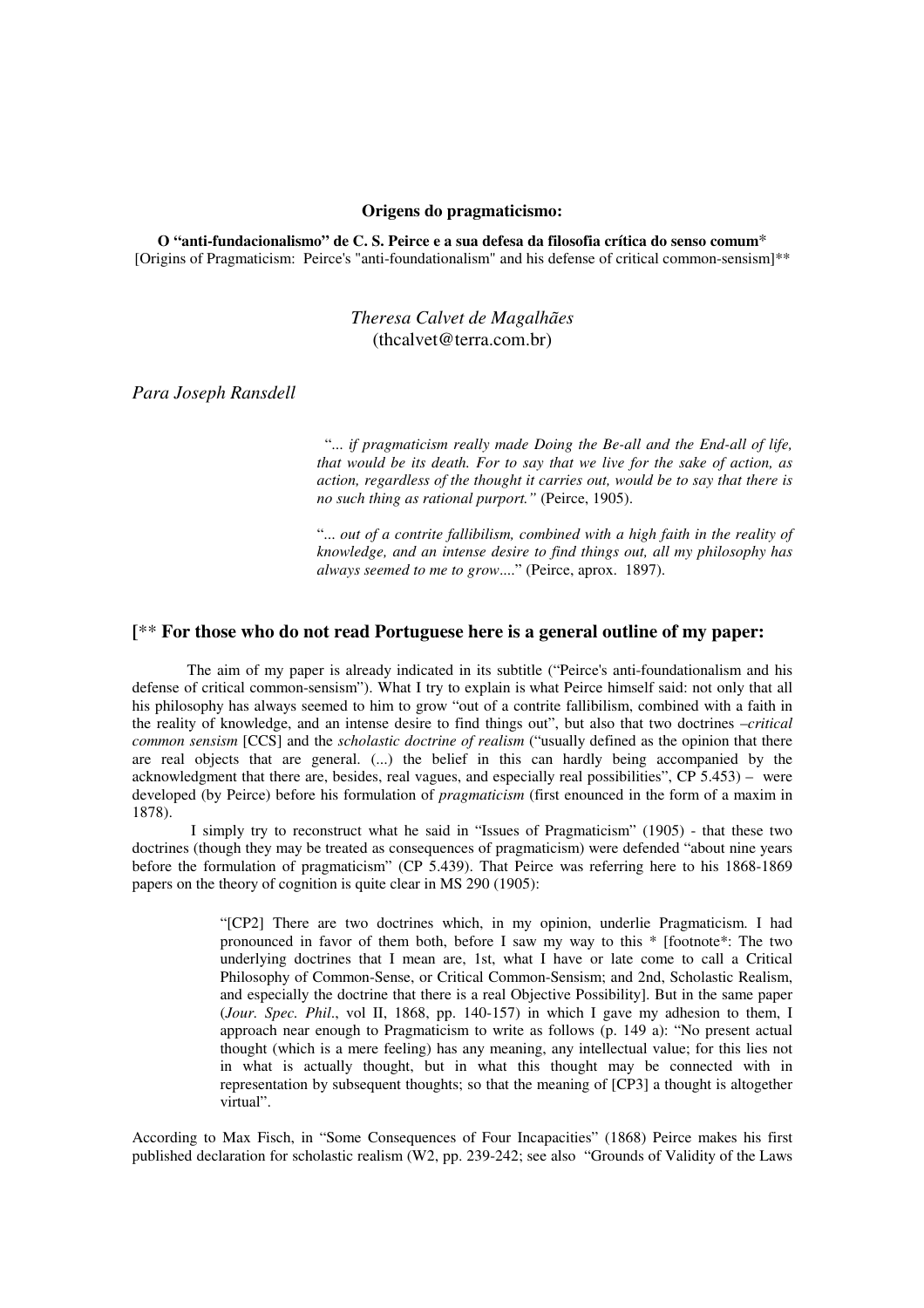of Logic: Further Consequences of Four Incapacities" [1869], W2, pp. 269-270). And as for CCS, Peirce is certainly referring to "Some Consequences of Four Incapacities": "We cannot begin with complete doubt. We must begin with all the prejudices which we actually have when we enter upon the study of philosophy. These prejudices are not to be dispelled by a maxim" (W2, p. 212). This second paper was written against the "spirit of Cartesianism", that is, against nominalism.

The absence of the article from the title of my paper ("Origins of Pragmaticism" and not "The Origins of Pragmaticism") is intended to indicate that I am not trying something like a history of pragmaticism. My aim was not that ambitious - basically, and that is what the subtitle indicates, my paper is concerned with the roots of Peirce's pragmatism.

I start with what Peirce wrote in 1905 when he felt that it was time to kiss his child (pragmatism) goodbye and announced the birth of the word "pragmaticism" (to serve the precise purpose of expressing his original definition of pragmatism). I then go back to the maxim (in "How to Make our Ideas Clear") and explain very briefly how pragmatism was introduced as a *heuristic maxim*, or a rule for accurately clarifying the contents of concepts and hypotheses. The first two grades of clearness in our apprehension of the meanings of words are *familiarity* with a notion and the *defining* of it. The third grade of clearness of apprehension is reached when we *conceive experiments* which *would co*nfirm, or would not confirm, *our hypotheses* (Peirce anticipated this heuristic maxim in his long review of Alexander Campbell Fraser's edition [1871] of *The Works of George Berkeley*; according to Susan Haack, Peirce first "declared for realism" in this review). It is in this context that Peirce's answer to the question "what do we mean by calling a thing hard?" is given:

> "Evidently [we mean] that it will not be scratched by many other substances. The whole conception of this quality, as of every other, lies in its conceived effects. There is evidently no difference between a hard thing and a soft thing so long as they are not brought to the test. Suppose, then, that a diamond could be crystallized in the midst of a cushion of soft cotton, and should remain there until it was finally burned up. Would it be false to say that that diamond was soft?" (W3, p. 266).

But to declare here that it would be merely a question of nomenclature whether that diamond should be said to have been hard or not, is to misinterpret the maxim enounced. The question to be settled, writes Peirce (in "Issues of Pragmaticism"), "is, not what did happen, but whether it would have been well to engage in any line of conduct whose successful issue depended upon whether that diamond would resist an attempt to scratch it" (CP 5.453). The reality of a diamond's hardness consists in the truth of a general conditional proposition, that is, the diamond's hardness is now understood as a "would-be" ("it is the reality of some possibilities that pragmaticism is most concerned to insist upon"). The classification of the diamond expresses, and Peirce had already said that in 1878 (in "How to Make our Ideas Clear"), what *would be* "the result of investigation carried sufficiently far" (W3, p. 274).

I could but did not mention here the letter Peirce wrote to Mario Calderoni (c.1905):

"I myself went too far in the direction of nominalism when I said that it was a mere question of the convenience of speech whether we say that a diamond is hard when it is not pressed upon, or whether we say that it is soft until it is pressed upon. I now say that experiment will prove that the diamond is hard, as a positive fact. That is, it is a real fact that it would resist pressure, which amounts to extreme scholastic realism. I deny that pragmaticism as originally defined by me made the intellectual purport of symbols to consist in our conduct. On the contrary, I was most careful to say that it consists in our concept of what our conduct would be upon conceivable occasions." (CP 8.208)

Pragmaticism equates the "meaning" of intellectual concepts with *conceived conditional resolutions*: "the conditional propositions, with their hypothetical antecedents, in which such resolutions consists, being of the ultimate nature of meaning, must be capable of being true (...). But that amounts to saying that possibility is sometimes of a real kind." (CP 5.453). Peirce's realism and his pragmatism are not dissociated: "pragmatism could hardly have entered a head that was not already convinced that there are real generals" (CP 5. 503, c.1905). In "Issues of Pragmaticism", Peirce says that the belief in this ["that there are real objects that are general"] "can hardly escape being accompanied by the acknowledgment that there are, besides, real vagues, and especially real possibilities. (...) Indeed, it is the reality of some possibilities that pragmaticism is most concerned to insist upon" (CP 5.453). A *real general* is, as Peirce put it in a draft of a letter to Paul Carus, in 1910, a *habit* or *would-be*: "the *will be's*,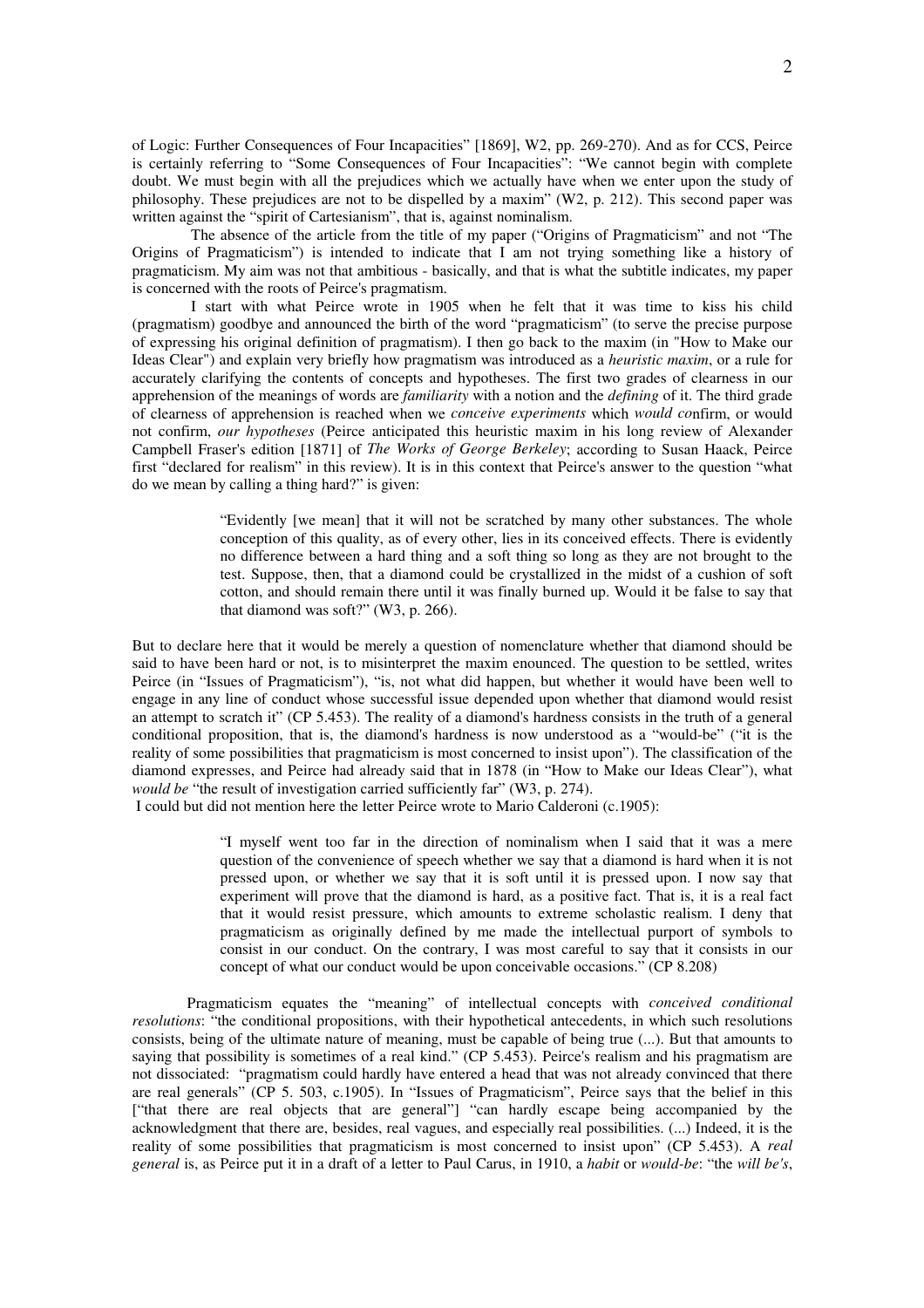the actually *is's* and the *have beens* are not the sum of the reals. They only cover actuality. There are besides *would be's* and *can be's* that are real." (CP 8.216; read also here: "and no agglomeration of actual happenings can ever completely fill up the meaning of a "would-be", CP 5.467).

The *meaning* or *intellectual value* of a concept consists, then, not in the results of an act of verification, but in a *conceived conditional proposition*. The pragmatist maxim characterizes meaning only in one sense of "meaning", and applies only to intellectual concepts ["the only sign-burdens that are properly denominated 'concepts' "] (see CP 5.467; 5482). The problem of what the "meaning" of an intellectual concept is, writes Peirce around 1906, "can only be solved by the study of the interpretants, or proper significate effects, of signs". In this manuscript (MS 318), Peirce explains that the pragmatist principle is concerned, not with the "emotional interpretant" of a sign (a feeling produced by it), nor with its "energetic interpretant" (an effort), but with its *logical interpretant* (CP 5.475). Peirce's semiotics, his "doctrine of the essential nature and fundamental varieties of possible semiosis" (CP 5.488), includes in its last development a theory of the logical interpretant or of the *rational meaning of symbols*. It is also in this important manuscript that Peirce considers the fundamental role of a habit (a habit of action) for the complete interpretation of intellectual concepts, and attempts to prove his claim that pragmaticist clarification provides a special "ultimate logical interpretant" of the concept (cf. CP 5.480-491). I end here saying (in a long footnote) that his conclusion ["The deliberately formed, self-analyzing habit (...) is the *living definition*, the veritable and final logical interpretant. Consequently, the most perfect account of a concept that words can convey will consist in a description of the habit which that concept is calculated to produce." (CP 5.491)] can be read as a paraphrase of what Peirce called the "kernel of pragmatism": "the *total* meaning of the predication of an intellectual concept is contained in an affirmation that, under all conceivable circumstances of a given kind (or under this or that more or less indefinite part of the cases of their fulfillment, should the predication be modal) the subject of the predication would behave in a certain general way - that is, it would be true under given experiential circumstances" (CP 5.467).

I do mention here (also in a footnote) what Peirce wrote in a draft of a review of Herbert Nichol's *A Treatise of Cosmology* (1904): "The word *pragmatism* was invented to express a certain maxim of logic, which, as was shown at its first enouncement, involves a whole system of philosophy. The maxim is intended to furnish a method for the analysis of concepts. A concept is something having the mode of being of a general type which is, or may be made, the rational part of the purport of a word. A more precise or fuller definition cannot here be attempted. The method prescribed in the maxim is to trace out in imagination the conceivable practical consequences, - that is, the consequences for deliberate, self-controlled conduct, - of the affirmation or denial of the concept; and the assertion of the maxim is that herein lies the whole of the purport of the word, the entire concept. The sedulous exclusion from this statement of all reference to sensation is specially to be remarked." (CP 8.191). In the main text I simply went back to MS 289 and to what Peirce said on "concipere".

I then explain that pragmatism as a method of conceptual clarification is a form of propepositivism but does not merely jeer at metaphysics.

It is only after that I finally go back to "What Pragmatism Is" and start a long explanation [the bare definition of pragmaticism, writes Peirce, "could convey no satisfactory comprehension of it to the most apprehensive of minds"] of the doctrines "without the previous acceptance (or virtual acceptance) of which pragmaticism itself would be a nullity" (CP 5.416). Peirce says here that these preliminary propositions "might all be included under the vague maxim, 'Dismiss make-believes'", a maxim that could also be called, "the adoption of the general philosophy of common sense". This *normative exhortation* ("do not make believe; (...) recognize, as you must, that there is much that you do not doubt, in the least",CP 5.416) was enounced by Peirce, in 1868, in "Some Consequences of Four Incapacities" (W2, p. 212). Instead of presenting Peirce simply as anti-Cartesian, I prefer to follow what he himself said: "Although pragmaticism is not a philosophy, yet (...) it best comports with the English philosophy, and more particularly with the Scotch doctrine of common sense" (CP 8.207) and to insist that *pragmaticism* "involves a complete rupture with nominalism" (CP 8.208). In "Issues of Pragmaticism", Peirce defends his own doctrine of common sense (critical common-sensism) and specifies six errors which he finds in the Scotch doctrine of common sense.

To illustrate Peirce's position, William Davis suggests (already in 1972) the analogy of a jig-saw puzzle, "where each new bit adds significance to the whole, although each bit is incomplete in itself and there is no real foundation piece upon which all else is based. Any piece will do to start with, where nothing is infallible in principle, though much does not fail in practice" (*Peirce's Epistemology*, The Hague, Martinus Nijhoff, p. 20). Ten years later, Susan Haack also uses that image (in the last section,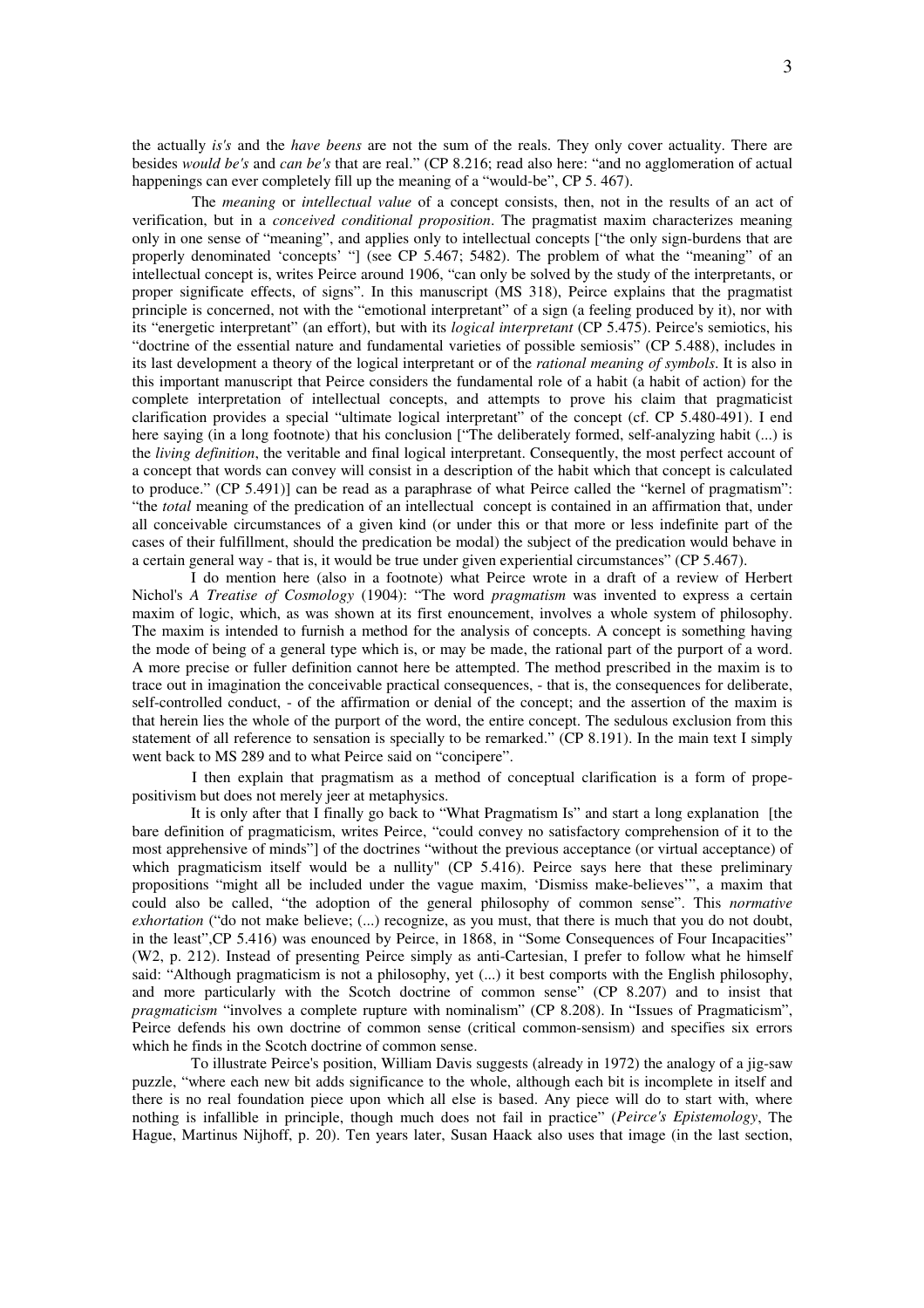"The Jigsaw of Knowledge", of her paper "Descartes, Peirce and the Cognitive Community"). But we could cite here the following paragraph of "Some consequences of four incapacities":

> "Philosophy ought to imitate the successful sciences in its methods, so far as to proceed only from tangible premisses which can be subjected to careful scrutiny, and to trust rather to the multitude and variety of its arguments than to the conclusiveness of any one. Its reasoning should not form a chain which is no stronger than its weakest link, but a cable whose fibers may be ever so slender, provided they are sufficiently numerous and intimately connected" (W2, p. 213).

I can now open Peirce's 1903 Harvard Lectures on Pragmatism and present his conception of philosophy (CP 5.120). It is also in these conferences that he formulates three propositions which appear to him to put the edge on the maxim of pragmatism (or three *cotary* propositions): 1) there are no conceptions that are not given in perceptual judgments [or: all conceptions are given in perceptual judgments] (this is Peirce's interpretation of the slogan *Nihil est in intellectu quod non prius fuerit in sensu*); 2) perceptual judgments contain general elements; and 3) abductive inference "shades into perceptual judgments without any sharp demarcation between them" and states that "the maxim of pragmatism, if true, fully covers the entire logic of abduction" (CP 5.196).

I then introduce Peirce's account of the percept and the perceptual judgment (his account of perception).

In my conclusion, I say that pragmaticism, first enounced in the form of a maxim (heuristic maxim) in 1878, and restated in 1905 in the indicative mood, is a fundamental rule of self-controlled thought (CP 5.438). My last phrase sort of sums up what I wrote: From the beginning to the end of his work, Peirce defended a realist and fallibilist pragmatism, but this, contrary to many contemporary "pragmatists", did not impede him to refuse all accommodation with the "literary spirit" and to emphasize the legitimacy of the fundamental questions of philosophy. **]**

O pragmatismo de Peirce –o *pragmaticismo*– se apóia numa filosofia crítica do senso comum, ou na doutrina do senso comum crítico, e na doutrina escolástica do realismo. Num manuscrito, escrito em 1905**<sup>1</sup>** , Peirce afirma que, no final da década de 1860, portanto antes de chegar ao seu pragmatismo, em "Some Consequences of Four Incapacities", o segundo ensaio da série sobre a cognição, a realidade e a validade

<sup>\*</sup> Gostara de agradecer a Susan Haack por ter atendido tão gentilmente o meu pedido e pelo envio imediato, por fax, de uma cópia de seu ensaio "Descartes, Peirce and the Cognitive Community" (1982) [*The Relevance of Charles Peirce* (E. Freeman, ed.), La Salle, Illinois, Monist Library of Philosophy, 1983, pp. 238-263] e, especialmente, a Joseph Ransdell não apenas pelos comentários sobre a expressão "purposive action" em Peirce e as sugestões para a tradução desta expressão, mas por ler com cuidado a versão original deste texto e por seus úteis comentários e críticas a essa primeira versão. Agradeço também a Rosana Matos da Silva Trivelato, do Setor de Periódicos da Biblioteca da Pontifícia Universidade Católica de Minas Gerais, em Belo Horizonte, pelo empenho e rapidez em localizar e conseguir no mesmo dia, pelo Programa de Comutação Bibliográfica (COMUT), um número mais antigo da revista *The Monist*.

<sup>1.</sup> O manuscrito 290. Para as referências aos manuscritos de Peirce, ver o *Annotated Catalogue of the Papers of Charles S. Peirce* (Richard S. Robin, ed.), Amherst, University of Massachusetts Press, 1967, e "The Peirce Papers: A Supplementary Catalogue", *Transactions of the Charles S. Peirce Society*, 7  $(1971)$ , pp. 35-37.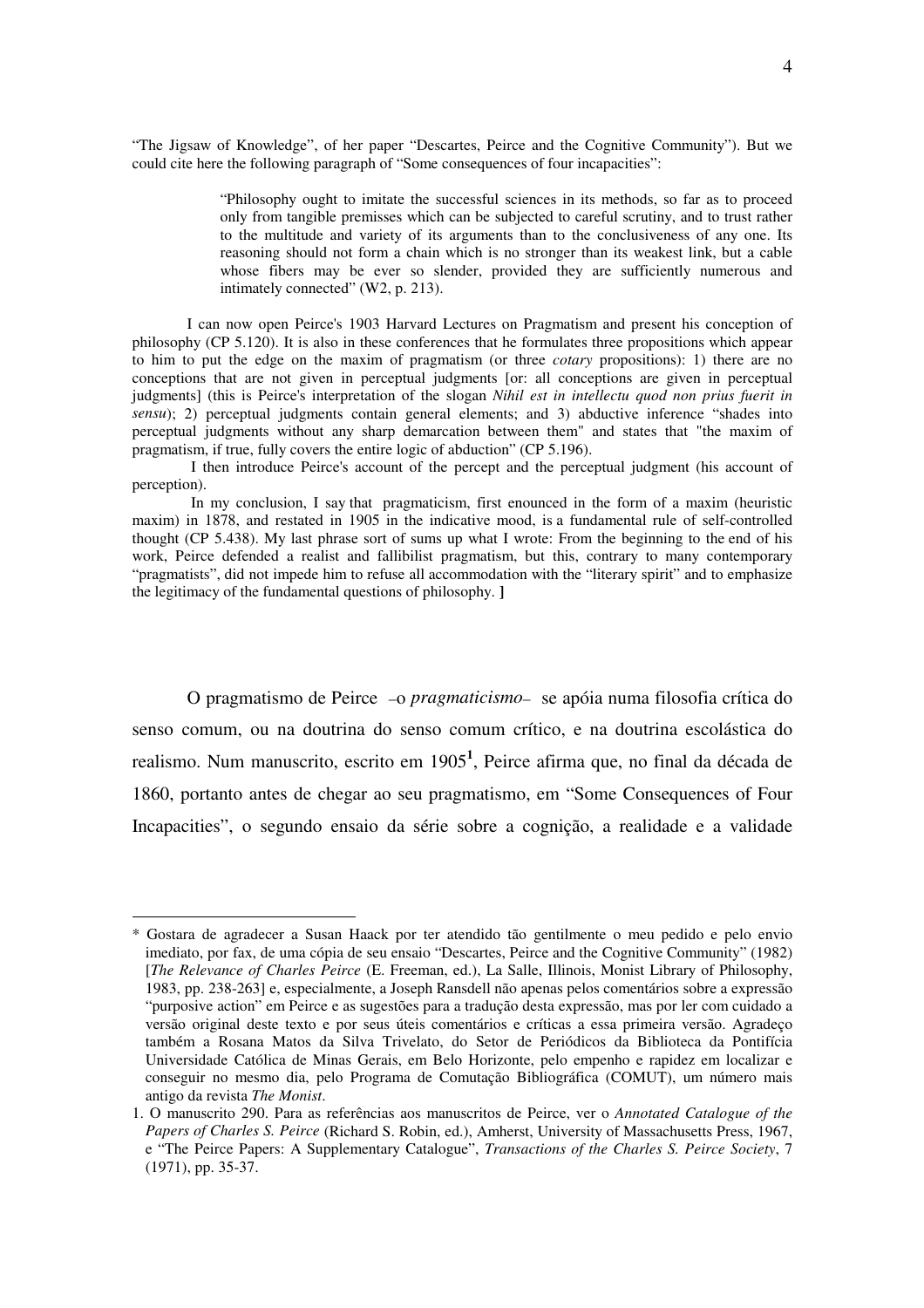lógica, publicada no *The Journal of Speculative Philosophy* **2** , já tinha dado sua adesão a estas duas doutrinas subjacentes ao pragmaticismo. Foi também nesse ensaio, diz ainda Peirce nesse manuscrito, que ele teria se aproximado suficientemente do pragmaticismo ao escrever:

> "(...) nenhum pensamento presente atual (...) tem qualquer significação [*meaning*], qualquer valor intelectual [*intellectual value*]; pois isto [o valor intelectual ou a significação] não reside no que é atualmente pensado, mas naquilo a que este pensamento pode ser conectado na representação através de pensamentos subseqüentes (...)" (W2, p. 227).

# **A máxima do pragmaticismo e sua interpretação**

 $\overline{a}$ 

Não foi apenas para distinguir seu estilo de pragmatismo do de William James, ou até mesmo do de Ferdinand C. S. Schiller, mas porque o termo "pragmatismo" tinha começado a ser usado de uma maneira abusiva, no início do século XX, em revistas literárias, que Peirce sentiu que já era tempo de dar ao seu método (à sua máxima heurística) **3** um novo nome e o rebatizou *pragmaticismo*, num ensaio publicado em abril

<sup>2. &</sup>quot;Questions Concerning Certain Faculties Claimed for Man" [*Journal of Speculative Philosophy* 2 (1868), pp. 103-114], "Some Consequences of Four Incapacities" [*Journal of Speculative Philosophy* 2 (1868), pp. 140-157] e "Grounds of the Validity of the Laws of Logic: Further Consequences of Four Incapacities" [*Journal of Speculative Philosophy* 2 (1869), pp. 193-208] (*Writings of Charles S. Peirce*: *A Chronological Edition* [W], Vol. 2 (1867-1871), Edward C. Moore (ed.), Bloomington, Indiana University Press, 1982, pp 195-272). É neste ensaio, escrito contra o "espírito do cartesianismo", isto é, contra o nominalismo, que Peirce anuncia a sua alternativa aos critérios de certeza de tipo subjetivista: "Nas ciências em que os homens chegam a um acordo, quando uma teoria é proposta, considera-se que ela está em prova até que este acordo seja alcançado. Uma vez alcançado, a questão da certeza se torna ociosa, porque não resta ninguém que duvide desta teoria. Individualmente, não podemos razoavelmente esperar atingir a filosofia última que perseguimos; só podemos procurá-la, portanto, para a *comunidade* de filósofos" (W2, p. 212). Cf. M. G. Murphey, *The Development of Peirce's Philosophy*, pp. 106-122.

<sup>3.</sup> Esta máxima foi enunciada em "How to Make our Ideas Clear" [*Popular Science Monthly*, XII (janeiro 1878), p. 293]: "Consider what effects, which might *conceivably* have practical bearings, we *conceive* the object of our *conception* to have. Then, our *conception* of these effects is the *whole* of our *conception* of the object" ["Considerar quais efeitos, que *concebivelmente* poderiam ter alcances práticos, *concebemos* ter o objeto de nossa *concepção*. Então, nossa *concepção* desses efeitos constitui a *totalidade* de nossa *concepção* do objeto"] (grifos meus), W3 (1872-1878), Christian J. W. Kloesel (ed.), Bloomington, Indiana University Press, 1986, p. 266; trad. francesa de Claudine Tiercelin, in: Charles Sanders Peirce, *Pragmatisme et Pragmaticisme*, *Oeuvres philosophiques*, Vol. 1, Claudine Tiercelin e Pierre Thibaud (eds.), Paris, Cerf, 2002, p. 248. A versão francesa desta máxima, redigida por Peirce e publicada em janeiro de 1879 na *Revue Philosophique de la France et de l'Étranger* (vol. 7, p. 48) - "C*onsidérer quels sont les effets pratiques que nous pensons pouvoir être produits par l'objet de notre conception. La conception de tous ces effets est la conception complète de l'objet* " (W3, p. 365)- é certamente mais elegante, mas não nos permite compreender a importância que a própria noção de *concepção* e de *conceber* tem para Peirce. Ver também, Gérad Deledalle, "Les articles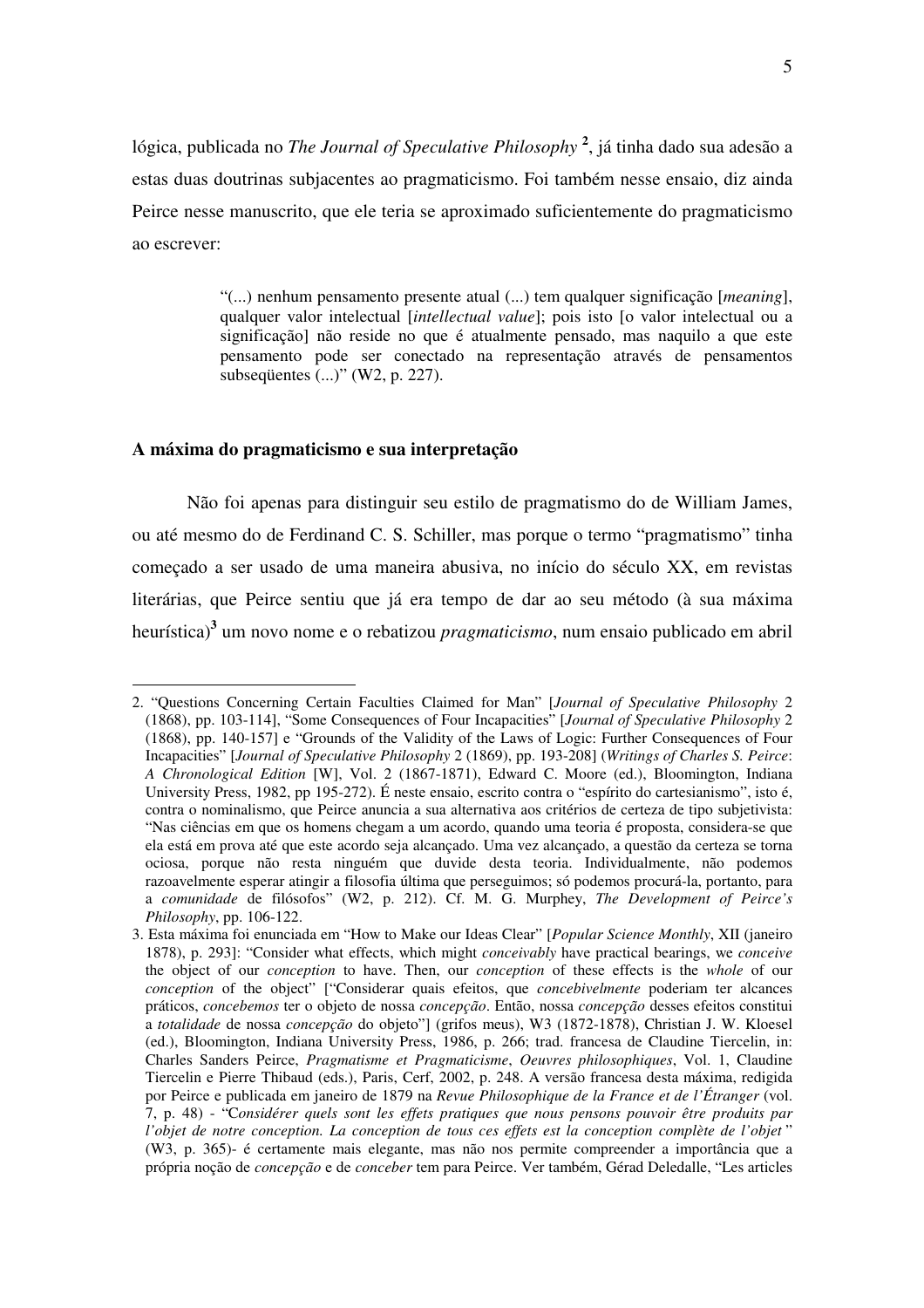de 1905 na revista *The Monist* ("What Pragmatism Is") **4** , uma palavra que é suficientemente feia, escreve ele, "para estar a salvo de raptores":

> "A palavra que o autor propôs [nos inícios da década de 1870] **5** , "pragmatismo", obteve reconhecimento geral (...). O famoso psicólogo, James, foi o primeiro a adotá-la **6** , vendo que seu "empirismo radical" correspondia substancialmente à definição do pragmatismo do autor, embora com uma certa diferença de ponto de vista. Em seguida, o admiravelmente claro e brilhante pensador, Ferdinand C. S. Schiller, procurando um nome mais atraente para o "antropomorfismo" de seu *Riddle of the Sphinx* [1891] deparou-se, em seu notável ensaio sobre *Axioms as*  Postulates<sup>7</sup>, com a mesma designação "pragmatismo" que, em seu sentido original,

- 5. Para a importância das conversações privadas do "Methaphysical Club" para a formulação original do pragmatismo de Peirce, ver Max Fisch, "Introduction", W3, pp. xxix-xxxvii; ver também M. Fisch, "Was There a Metaphysical Club in Cambridge?", *Studies in the Philosophy of Charles Sanders Peirce, Second Series* (Edward C. Moore e Richard S. Robin, eds.), Amherst, University of Massachusetts Press, 1964, pp. 3-32; e "Was There a Metaphysical Club in Cambridge? – A Postscript", *Transactions of the Charles S. Peirce Society*, Vol. 17 (1981), pp. 128-130.
- 6. Cf. W. James, *The Will to Believe and Other Essays in Popular Philosophy*, New York, 1897, e a conferência de James sobre o pragmatismo, "Philosophical Conceptions and Practical Results", apresentada no *Philosophical Union* da *University of California*, em Berkeley, e publicada no final de agosto de 1898 pela *University Chronicle* [esta conferência foi também publicada, como um panfleto, em Berkeley, pela University Press: W. James, *Philosophical Conceptions and Practical Results. The Annual Public Address Before the* [*Philosophical*] *Union* [*of the University of California*]*,* Berkeley, The University Press, 1898]. Uma cópia deste pequeno ensaio, com revisões indicadas por James, foi usada pela *Journal of Philosophy, Psychology, and Scientific Methods* para publicar uma versão resumida do texto original, "The Pragmatic Method", em dezembro de 1904 (pp. 673-687). O ensaio original foi reimpresso em W. James, *Collected Essays and Reviews* (Ralph B. Perry, ed.), New York, Longmans, Green & Co., 1920, pp. 406-437. Segundo Max Fisch, é neste ensaio de James que a palavra "pragmatismo" apareceu pela primeira vez *impressa* como o nome para a máxima que Peirce tinha enunciado, em 1878, em "How to Make our Ideas Clear" (Introdução de Max H. Fisch ao terceiro volume dos *Writings of Charles S. Peirce*, p. xxix).
- 7. F. C. S. Schiller, "Axioms as Postulates", *Personal Idealism: Philosophical Essays by Eight Members of the University of Oxford* (Henry Sturt, ed.), London, Macmillan, 1902, pp. 47-133.

pragmatistes de Charles S. Peirce", *Revue Philosophique de la France et de l'Étranger*, vol. 105 (1980), pp. 17-29.

<sup>4.</sup> C. S. Peirce, "What Pragmatism Is", *The Monist*, vol. 15 (1905), pp. 161-181. Primeiro de uma série de três artigos sobre o pragmaticismo, este ensaio foi publicado no volume 5 dos *Collected Papers of Charles Sanders Peirce* [CP], Charles Hartshorne e Paul Weiss (eds.), Cambridge, Mass., Harvard University Press, 1934, parágrafos 411-437. O segundo ensaio –"Issues of Pragmaticism" (*The Monist*, vol. 15 (1905), pp. 481-499)– foi também publicado no volume 5 dos *Collected Papers,* parágrafos 438-462. O terceiro ensaio –"Prolegomena to an Apology for Pragmaticism" (*The Monist*, vol. 16 (1906), pp. 492-546)– foi publicado no volume 4 dos *Collected Papers of Charles Sanders Peirce*, Cambridge, Mass., Harvard University Press, 1933, parágrafos 530-572. A não ser em caso de indicação contrária, todas as citações de Peirce são dos *Collected Papers of Charles Sanders*, Harvard University Press (Cambridge, Mass.), I-VI, Charles Hartshorne e Paul Weiss (eds.), 1931-1935; VII-VIII, Arthur A. Burks (ed.), 1958; as referências são aqui abreviadas do modo usual por número de volume e parágrafo. Ver aqui a Introdução de Nathan Houser ao segundo volume de *The Essential Peirce* (Nathan Houser e Christian Kloesel, eds.), Bloomington, Indiana University Press, 1998. Ver também S. Haack, "As for that phrase "studying in a literary spirit"... " [1996], in *Manifesto of a Passionate Moderate. Unfashionable Essays*, Chicago, The University of Chicago Press, 1998, pp. 48- 68 [trad. bras. de Th. Calvet de Magalhães: "Quanto àquela frase "estudando com um espírito literário"...", in *Filosofia Analítica, Pragmatismo e Ciência*, Paulo Roberto Margutti Pinto et al. (orgs.), Belo Horizonte, Editora UFMG, 1998, pp. 40-70], e J. Bouveresse, *La demande philosophique: Que veut la philosophie et que peut-on vouloir d'elle*? [1995], Paris, Éditions de l'éclat, 1996, pp. 140-141.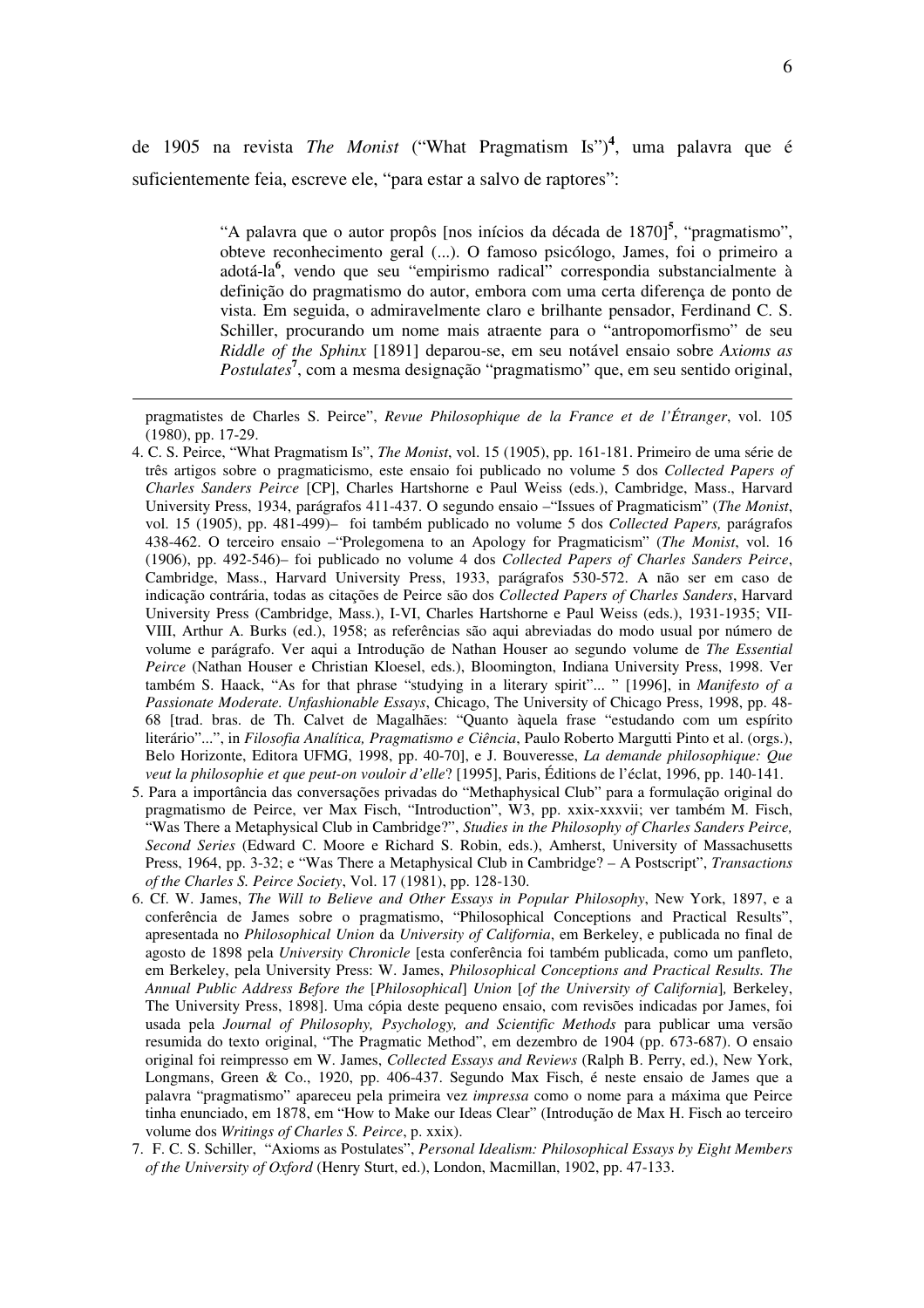concordava em termos genéricos com sua própria doutrina, para a qual ele encontrou desde então a especificação mais apropriada de "humanismo". Até aqui, tudo correu bem. Mas, atualmente, começamos a encontrar essa palavra ocasionalmente nas revistas literárias, onde são cometidos com ela os abusos impiedosos que as palavras devem esperar quando caem sob as garras literárias. (...) Assim, pois, o autor destas linhas, vendo o seu pequeno filho "pragmatismo" tão promovido, sente que já é tempo de lhe dar um beijo de despedida (...); enquanto que, a fim de servir ao propósito preciso de expressar a definição original, ele pede licença para anunciar o nascimento da palavra "pragmaticismo", que é suficientemente feia para estar a salvo de raptores" (CP 5.414). **8**

A sílaba extra ("ic") indica o sentido mais restrito dado ao novo termo por Peirce. **<sup>9</sup>** O pragmat(ic)ismo *não é* um sistema de filosofia, *uma* filosofia, uma *Weltanschauung,* uma doutrina metafísica, ou uma tentativa para determinar qualquer verdade das coisas. É simplesmente um *método*, escreve Peirce, "para estabelecer a significação de palavras difíceis e de conceitos abstratos" (CP 5.464, 1907). Na sua formulação inaugural, o pragmaticismo era uma mera máxima lógica:

> "Os novos pragmatistas se distinguem, aparentemente, pelo seu estilo, conciso, vivo e concreto, de expressão, e ao mesmo tempo por uma certa animação no tom, como se estivessem conscientes de carregar a chave mestra de todos os segredos da metafísica. (...) a falta mais grave que posso encontrar nos novos pragmatistas é o fato de eles serem tão *vivos* [*lively*]. Para ser profundo, é necessário ser maçante [*dull*]. Do seu lado, penso que uma das faltas que eles poderiam me atribuir é ter feito do pragmatismo uma mera máxima lógica em vez de um princípio sublime de filosofia especulativa." (CP 5.18, 1903).

A máxima, enunciada em "How to Make our Ideas Clear" –"Parece, portanto, que a regra para alcançar o terceiro grau de clareza de apreensão é a seguinte: Considerar quais efeitos, que concebivelmente poderiam ter alcances práticos, concebemos ter o objeto de nossa concepção. Então, nossa concepção desses efeitos constitui a totalidade de nossa concepção do objeto (W3, p. 266)–, e já claramente antecipada na longa resenha de Peirce, publicada em 1871, da nova edição da obra de Berkeley<sup>10</sup>, foi introduzida como uma máxima heurística, ou uma regra para clarificar

<sup>8.</sup> Ver também C. S. Peirce, "A Neglected Argument for the Reality of God" [*Hibbert Journal*, vol. 7 (1908), pp. 90-112], CP 6.482 e 490.

<sup>9.</sup> Ver as considerações de Peirce sobre a nomenclatura filosófica em "What Pragmatism Is": "Assim (...), o prefixo *prope* indicaria uma extensão ampla e bastante indefinida da significação do termo ao qual foi prefixado; o nome de uma doutrina terminaria, naturalmente, em –*ismo*, enquanto que –*icismo* poderia designar uma acepção mais estritamente definida daquela doutrina, etc." (CP 5.413).

<sup>10.</sup> Na sua resenha da edição de Alexander Campbell Fraser de *The Works of George Berkeley, D. D., formerly Bishop of Cloyne: including many of his Writings hitherto unpublished*, quatro volumes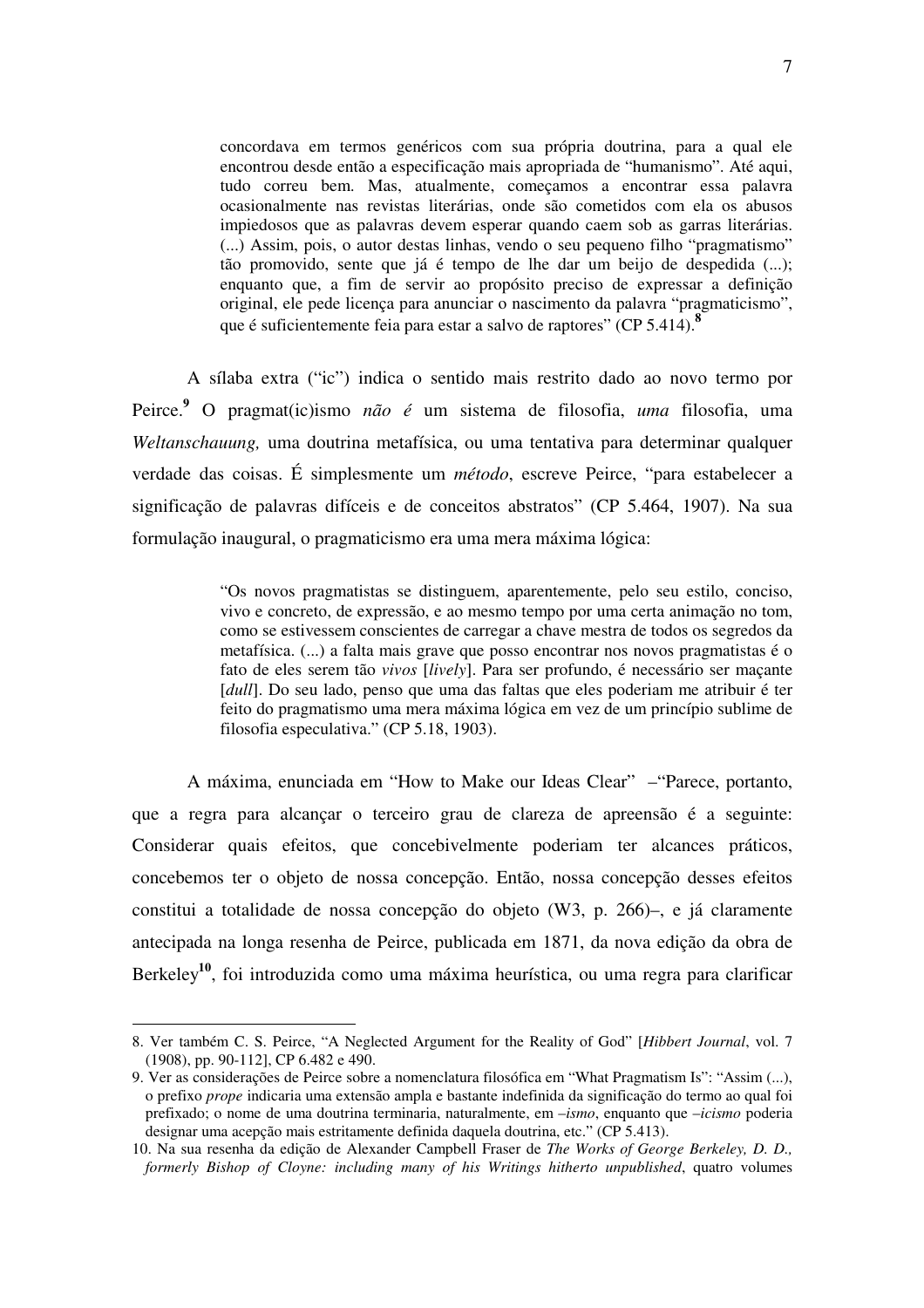rigorosamente os conteúdos de conceitos e de hipóteses. Os dois primeiros graus de clareza de apreensão dos conceitos são a *familiaridade* e a *definição*: a familiaridade com uma noção pode ser considerada como um primeiro passo, e sua definição como um segundo passo para a sua clara apreensão (W3, p. 260). O terceiro grau de clareza de apreensão é alcançado quando *concebemos* experimentos que confirmariam, ou não confirmariam, as nossas hipóteses sobre as propriedades do objeto a que o conceito se refere. **<sup>11</sup>** Ao dizer, por exemplo, que uma coisa é *dura*, o que queremos significar? Peirce responde:

<sup>(</sup>Oxford, Clarendon Press, 1871), publicada na *North American Revie*w [vol. 113 (outubro 1871), pp. 449-72], Peirce escreve: "Uma regra melhor [do que a de Berkeley] para evitar os enganos [*deceits*] da linguagem é esta: As coisas preenchem a mesma função na prática? Então, que elas sejam significadas pela mesma palavra. Elas não o fazem? Então, que se faça distinção entre elas. Se eu aprendi uma fórmula em algaravia [*gibberish*] que, de alguma maneira, estimula minha memória de modo que me permite, em cada caso singular, agir como se eu tivesse uma idéia geral, que possível utilidade existe em fazer distinções entre tal linguagem ininteligível e a fórmula e uma idéia? Por que usar o termo *uma idéia geral* em um tal sentido que separa coisas que, para todos os propósitos experienciais [*for all experiential purposes*], são as mesmas?" [p. 469] (W2, p. 483; CP 8.34). Para Susan Haack, foi nesta resenha [W2, p. 467ss.] que Peirce se declarou em favor do realismo ou da tese de que há gerais reais [*that there are real generals*] ("'Extreme Scholastic Realism': Its Relevance to Philosophy of Science Today", *Transactions of the Charles S. Peirce Society*, Vol. XXVIII, No. 1 (1992) [pp. 19-50], p. 30). Ver também Murray G. Murphey, *The Development of Peirce's Philosophy*, Cambridge, Mass., Harvard University Press, 1961, p. 108). Ver aqui Max Fisch, "Peirce's Progress from Nominalism towards Realism", *The Monist*, vol. 11 (1967), pp. 159-178; e Don D. Roberts, "On Peirce's Realism", *Transactions of the Charles S. Peirce Society*, Vol. VI, No. 2 (1970), pp. 67-83. Para a nova configuração epistêmica produzida por Duns Scotus e para sua doutrina das intenções, ver Olivier Boulnois, *Être et Représentation. Une généalogie de la métaphysique moderne à l'époque de Duns Scot*  (*XIII<sup>e</sup> -XIV e* ), Paris, PUF, 1999; e Alain de Libera, *La Querelle des Universaux. De Platon à la fin du* Moyen Age, Paris, Seuil, 1996, capítulo 6 ("La révolution du XIV<sup>e</sup> siècle"), pp. 305-350.

<sup>11.</sup> Ver também CP 3.458 (1897). Em "What Pragmatism Is", Peirce afirma não apenas que a sua vasta experiência como cientista o levou a acreditar "que todo físico e todo químico e, em poucas palavras, todo mestre em qualquer ramo da ciência experimental, tem sua mente moldada, num grau que é pouco suspeito, por sua vida no laboratório", e que a tendência de qualquer experimentalista "é a de pensar todas as coisas do mesmo modo como tudo é pensado no laboratório, isto é, como uma questão de experimentação", mas que a sua longa vida de laboratório não impediu que ele tivesse se interessado nos métodos de pensamento e que, "quando veio a ler metafísica, encontrou por vezes, nos escritos de alguns filósofos, especialmente Kant, Berkeley e Espinosa, esforços do pensamento que lembravam os modos de pensar do laboratório, de modo que sentia que podia confiar neles". Tentando então, como um homem de laboratório naturalmente faria, formular o que assim aprovava, ele afirma ter arquitetado "a teoria de que uma *concepção*, isto é, a significação racional [*the rational purport*] de uma palavra ou outra expressão reside, exclusivamente, em seu efeito concebível sobre a conduta da vida; de modo que, como obviamente nada que não possa resultar de um experimento pode ter um efeito direto sobre a conduta, se se puder definir com precisão todos os fenômenos experimentais concebíveis que a afirmação ou negação de um conceito poderia implicar, ter-se-á, então, uma definição completa do conceito, e *não há absolutamente nada mais nele*". Para esta doutrina, diz Peirce, ele inventou o nome de *pragmatismo*: "Alguns de seus amigos queriam que ele a chamasse de *practicismo* ou *practicalismo* (talvez com o fundamento de que *praktikos* é grego mais perfeito do que *pragmatikos*). Mas para alguém que tinha aprendido filosofia com Kant, tal como o autor, junto com dezenove de cada vinte experimentalistas que se voltaram para a filosofia, e que ainda pensava muito facilmente em termos kantianos, *praktisch* e *pragmatisch* estavam tão distantes como os dois pólos [da terra], pertencendo o primeiro a uma região do pensamento na qual uma mente de tipo experimentalista nunca pode estar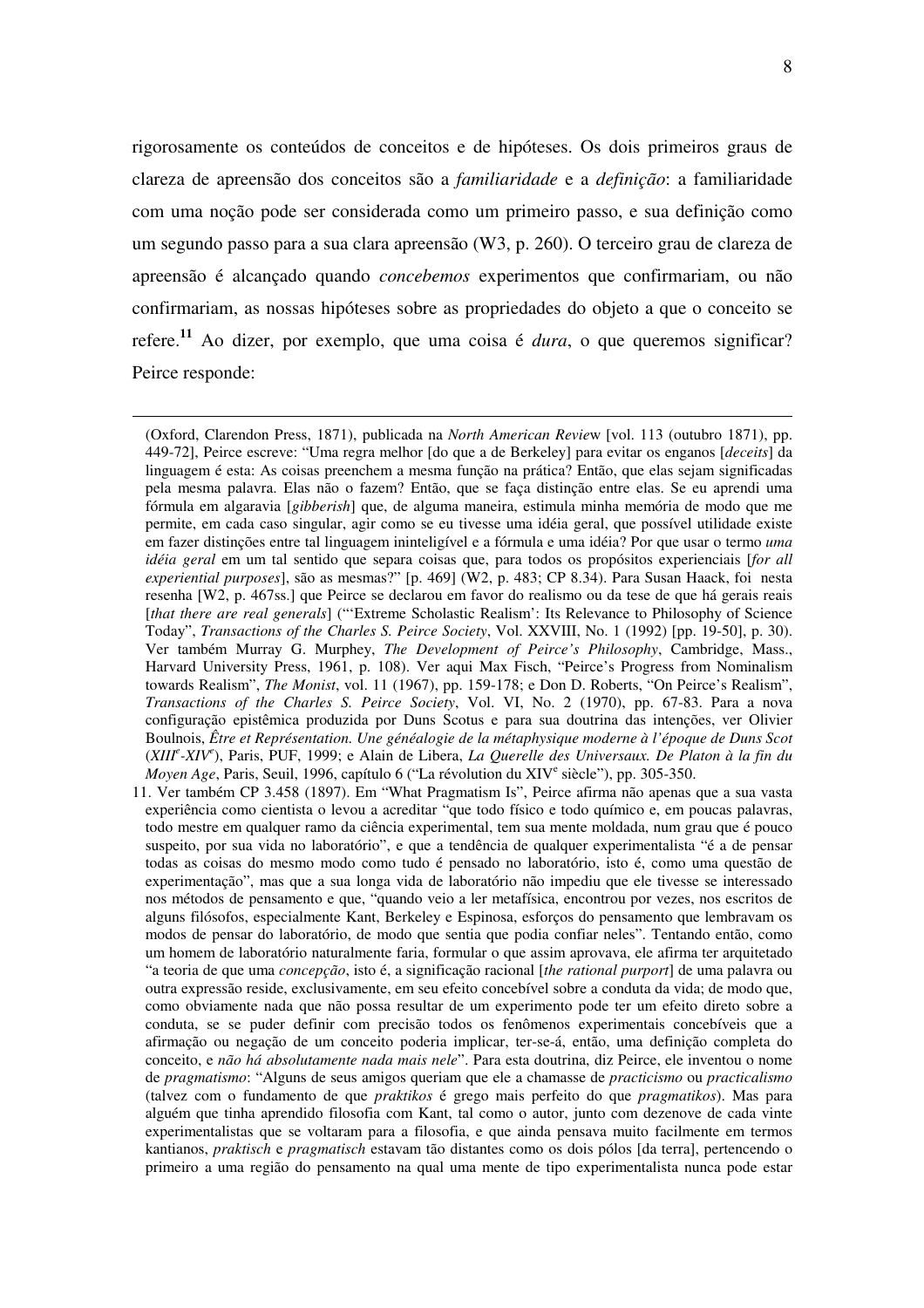"Evidentemente queremos dizer que não *será* riscada [*will not be scratched*] por um grande número de outras substâncias. A concepção completa dessa qualidade [propriedade], assim como a de qualquer outra, consiste nos seus efeitos concebidos. Não há [para nós] absolutamente nenhuma diferença entre uma coisa dura e uma coisa mole enquanto elas não tiverem sido submetidas ao teste. Suponhamos, então, que um diamante pudesse ser cristalizado no interior de um coxim de algodão macio, e devesse ali permanecer até que fosse, finalmente, queimado. Seria falso dizer que esse diamante era mole?" (W3, p. 266).

Mas, declarar aqui que seria uma *mera* questão de nomenclatura dizer que o diamante não testado era duro ou era mole, é interpretar mal a máxima enunciada. A questão é a de saber se uma classificação corresponde a alguma coisa de *real* ou a uma ficção. Assim, escreve Peirce, não é ao se referir ao que aconteceu [*what did happen*], mas é ao examinar se conviria "engajar-se em qualquer linha de conduta cujo sucesso [*successful issue*] dependesse da resistência que o diamante *oporia* a uma tentativa para o riscar", que se decidirá classificar o diamante entre as coisas duras ou moles ("Issues of Pragmaticism", CP 5.453). Dizer, então, que um diamante é duro, é afirmar que *se* ele fosse submetido à pressão, ele *resistiria* [*would resist*] ao fato de ser riscado. A realidade da dureza de um diamante consiste na verdade de uma proposição geral *condicional*, ou seja, a dureza do diamante é agora compreendida como uma propriedade geral, um possível "real" ou um *would-be*, que não desaparece entre os testes (CP 5.457). A significação do termo "duro" reside na realidade da dureza, ou na *possibilidade indefinida* que o diamante tem de resistir a todas as tentativas que possam ser feitas para o riscar. A classificação do diamante expressa, e era o que Peirce tinha afirmado em 1878, o que seria o resultado de uma investigação científica levada *suficientemente longe* (W3, p. 274).

O pragmaticismo equipara a "significação" dos conceitos intelectuais às "resoluções condicionais concebidas": "as proposições condicionais, com seus antecedentes hipotéticos, em que consistem tais resoluções, ao possuir a natureza última da significação, têm que ser capazes de ser verdadeiras (...). Ora isso equivale a dizer que a possibilidade é por vezes de um tipo real" (CP 5.453). O realismo de Peirce é

segura de encontrar terreno firme sob seus pés, e expressando o segundo uma relação com algum propósito humano definido". Ora, uma das características mais notáveis da nova teoria, conclui Peirce, "era seu reconhecimento de uma inseparável conexão entre cognição racional e propósito racional; e foi essa consideração que determinou a preferência pelo nome *pragmatismo*." (CP 5.412).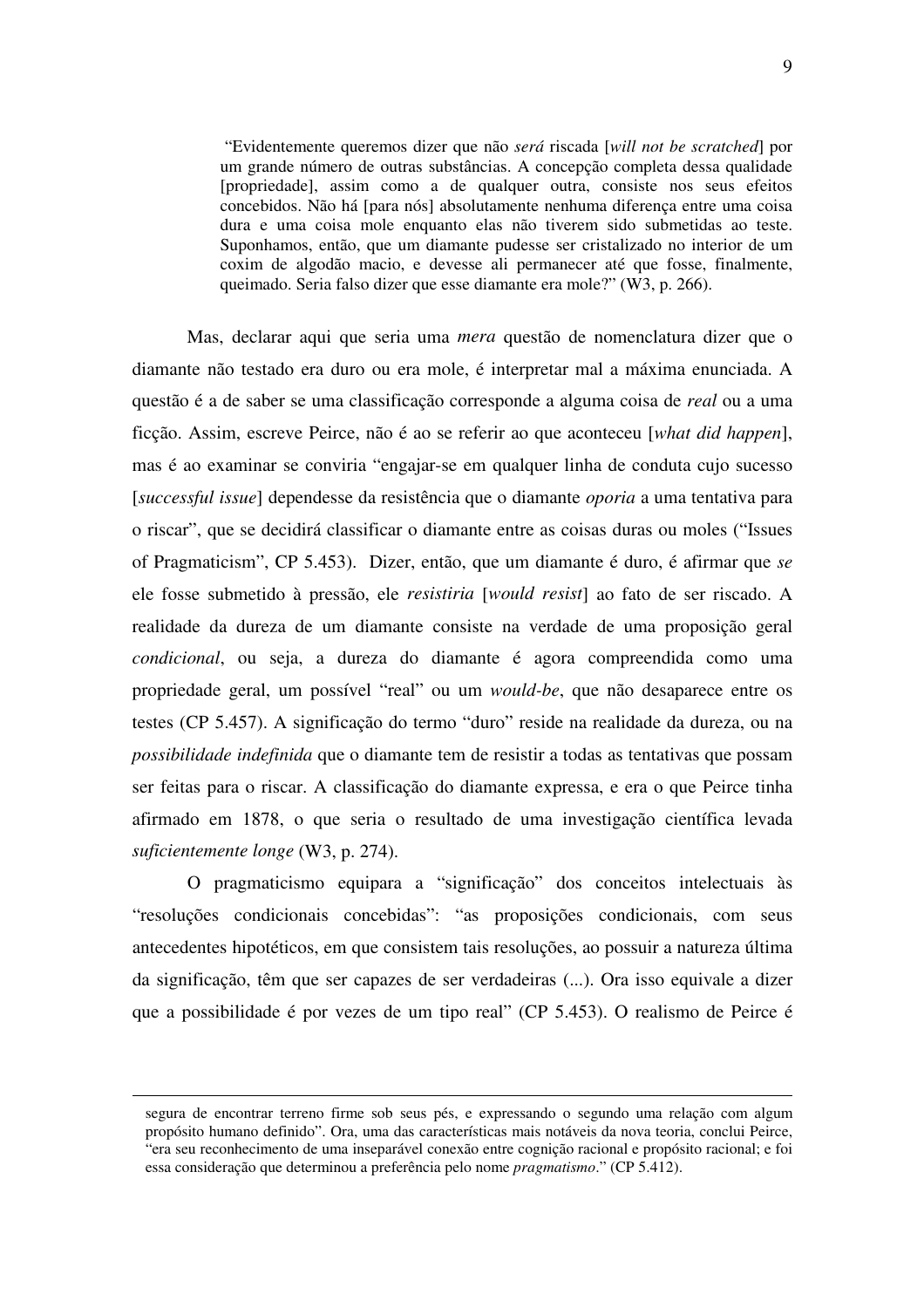indissociável do seu pragmatismo **12** : "O pragmaticismo jamais teria entrado numa cabeça que não estivesse já convencida de que há gerais reais" (CP 5.503, 1905). **<sup>13</sup>** Em "Issues of Pragmaticism" (1905), Peirce afirma que essa crença [de que há objetos reais que são gerais] "dificilmente pode deixar de ser acompanhada pelo reconhecimento de que também há [objetos] *vagos* reais, e, especialmente, possibilidades reais"; na verdade, escreve agora Peirce, "aquilo em que o pragmaticismo mais insiste é na realidade de algumas possibilidades" (CP 5.453). **14** No manuscrito 289, escrito por volta de 1905, Peirce observa que a própria formulação de sua máxima –na qual encontramos cinco vezes um derivado de "concipere"– mostra que ele não falava de *significação* em nenhum outro sentido a não ser o de *valor intelectual* [*intellectual purport*], e que ele não tentava explicar um conceito por perceptos, imagens, esquemas, ou por qualquer outra coisa, mas *apenas por conceitos*: "Portanto, eu não quis dizer que atos, que são mais estritamente singulares que qualquer coisa, poderiam constituir a significação, ou a interpretação adequada própria, de qualquer símbolo". **<sup>15</sup>** Dizer, então, que para o pragmatismo o pensamento finalmente se aplica à ação exclusivamente -à ação *concebida*- não é dizer que a significação dos conceitos consiste em atos, nem que o verdadeiro propósito último do pensamento é a ação: "Eu comparei a ação ao último

<sup>12.</sup> Cf. John F. Boler, *Charles Peirce and Scholastic Realism. A Study of Peirce's Relation to John Duns Scotus*, Seattle, University of Washington Press, 1963, capítulo 4 (pp. 94-116).

<sup>13.</sup> Ver aqui o que Peirce já tinha afirmado em 1872: "Dizemos que um diamante é duro. Mas, em que consiste sua dureza? Ela consiste simplesmente no fato de que nada o riscará [*will scratch it*]; portanto, sua dureza é inteiramente constituída pelo fato de alguma coisa na medida em que ela faz fricção nele sem o riscar. (...). No entanto, mesmo se a dureza é inteiramente constituída pelo fato que uma outra pedra venha friccionar o diamante, não o concebemos como tendo começado a ser duro quando a outra pedra faz fricção nele; dizemos, ao contrário, que ele é realmente duro todo o tempo, e tem sido duro desde que começou a ser um diamante" (W3, p. 30). Quando menciona as pedras preciosas que repousam, em plena escuridão, no fundo do oceano, em "How to Make our Ideas Clear", e confessa que pouca diferença faz dizermos que elas são ou não brilhantes, Peirce escreve: "*provavelmente* não há diferença, lembrando sempre que tal pedra *pode* ser colhida amanhã" (W3, 275).

<sup>14.</sup> Ver também CP 8.216 (1910). Para a noção de vaguidade em Peirce, ver Claudine Engel-Tiercelin, "Vagueness and the Unity of C. S. Peirce's Realism", *Transactions of the Charles S. Peirce Society*, Vol. XXVIII, No. 1 (1992) pp. 51-82. Ver também Mihai Nadin, "The Logic of Vagueness and the Category of Synechism", *The Monist*, vol. 63, nº 3 (1980), pp. 351-363; e Christiane Chauviré, *Peirce et la signification. Introduction à la logique du vague*, Paris, PUF, 1995.

<sup>15.</sup> Ou seja, esta máxima caracteriza a significação [*meaning*] somente num sentido de "significação" [*meaning*] (ver S. Haack, "Extreme Scholastic Realism': Its Relevance to Philosophy of Science Today", pp. 45-46, nota 11). A palavra *pragmatismo*, escreve Peirce por volta de 1904, "foi inventada para expressar uma certa máxima lógica (...). A máxima tem a intenção de fornecer um método para a análise de conceitos. (...) O método prescrito na máxima consiste em traçar na imaginação as conseqüências práticas concebíveis –isto é, as conseqüências para a conduta deliberada e autocontrolada– da afirmação ou negação do conceito; e o que a máxima afirma é que é nisso que reside a *totalidade* da significação da palavra [*the* whole *purport of the word*], o conceito i*nteiro*. A exclusão diligente neste enunciado de toda referência à sensação deve ser observada." (CP 8.191).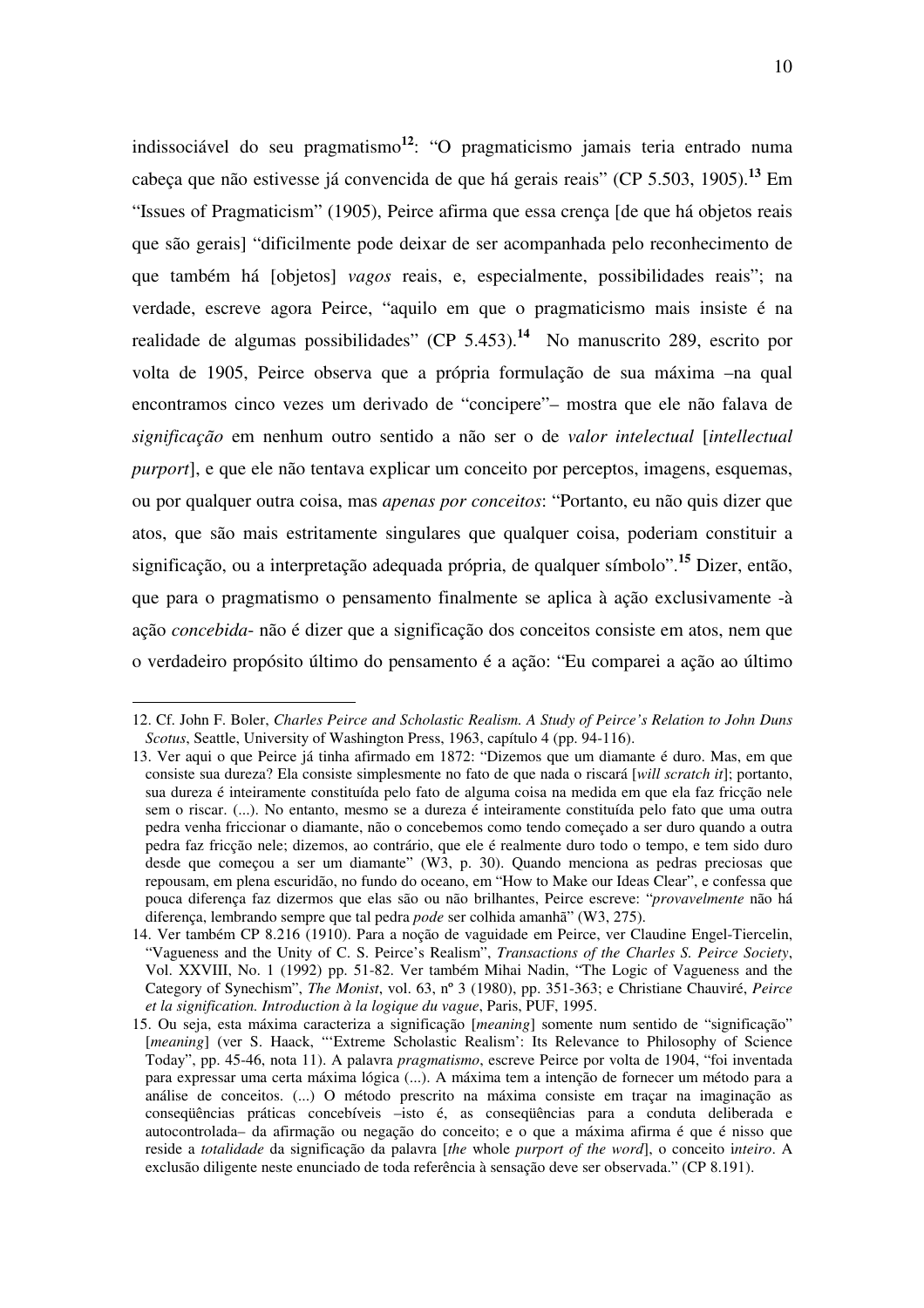movimento [*finale*] da sinfonia do pensamento, a crença sendo uma meia cadência. Ninguém diria que as poucas notas no fim de uma sinfonia são o *propósito* do movimento. Elas podem ser chamadas seu desfecho [*upshot*]." (CP 5.403, nota 3). O valor intelectual (a significação) de um conceito consiste, para o pragmaticismo, numa proposição condicional concebida, e não nos resultados de um ato de verificação. **16**

A máxima pragmatista ou pragmaticista caracteriza a significação somente num sentido de "significação", e só se aplica aos conceitos intelectuais (CP 5.8; 5.467; 5.482). Ora, o problema de saber o que é a significação de um conceito intelectual só pode ser resolvido a partir da investigação geral dos *interpretantes* que esses conceitos podem ter. A semiótica de Peirce, isto é, a sua "doutrina da natureza essencial e das variedades fundamentais da semiose possível" (CP 5.488), abrange no final de seu desenvolvimento uma teoria do interpretante lógico ou da significação racional dos símbolos. **<sup>17</sup>** Esta teoria da significação, que apareceu em 1907, encontra-se desenvolvida num importante manuscrito (o manuscrito 318) parcialmente publicado nos *Collected Papers* **18** e, mais recentemente, publicado no segundo volume de *The Essential Peirce*. **19** É neste manuscrito que Peirce considera o papel fundamental do hábito **20** para a interpretação completa dos conceitos intelectuais e defende o seu pragmatismo como uma tese sobre o "interpretante lógico último" de um conceito ou de uma hipótese. **21**

<sup>16.</sup> Cf. Lesley Friedman, "Pragmatism: The Unformulated Method of Bishop Berkeley", *Journal of the History of Philosophy*, vol. 41, nº 1 (2003), pp. 82-86 e p. 95.

<sup>17.</sup> Cf. Christopher Hookway, *Peirce*, Londres, Routledge & Kegan Paul, 1985, pp. 118-144, e pp. 259- 260. Ver também Joseph Ransdell, "Some Leading Ideas of Peirce's Semiotic", *Semiotica*, vol. 19 (1977), pp. 157-178.

<sup>18.</sup> Cf. CP 5.11-13; 1.560-562 e 5.464-496.

<sup>19.</sup> *The Essential Peirce*, vol. 2 (1893-1913), pp. 398-433.

<sup>20.</sup> A tendência para agir "de uma maneira descritível em termos gerais em cada ocasião (ou em uma considerável proporção de ocasiões) que pode se apresentar de um caráter em geral descritível" é o que Peirce denomina um hábito (CP 5.538, 1902 aprox.).

<sup>21. &</sup>quot;Todos os conceitos, todas as proposições gerais do grande edifício da ciência se apresentaram primeiro a nós como uma conjectura. Estas idéias são os *primeiros interpretantes lógicos* dos fenômenos que os sugerem (...). (...) toda conjectura equivale, ou expressa, um *hábito* (...). [Prontidão] para agir de uma certa maneira em dadas circunstâncias e quando acionado por um dado motivo, é um hábito; e um hábito deliberado, ou autocontrolado, é precisamente uma crença. Na etapa seguinte do pensamento, estes primeiros interpretantes lógicos estimulam-nos a diversas ações voluntárias no [nosso] mundo interior. Imaginamo-nos em diversas situações e animados por diversos motivos; e começamos a traçar as linhas de conduta alternativas, que estas conjecturas nos deixariam seguir. Somos, além disso, levados pela mesma atividade interna a observar diversas vias em que as nossas conjecturas poderiam ser ligeiramente modificadas. O interpretante lógico deve, portanto, ser conjugado num tempo relativamente futuro. A isto pode acrescentar-se a consideração que não são todos os signos que têm interpretantes lógicos, mas somente os conceitos intelectuais e os do mesmo gênero; e estes são todos ou gerais ou intimamente ligados a gerais, ao que me parece. Isto mostra que a espécie de tempo futuro do interpretante lógico é a de um modo condicional, o "*seria*" [*"would be"*].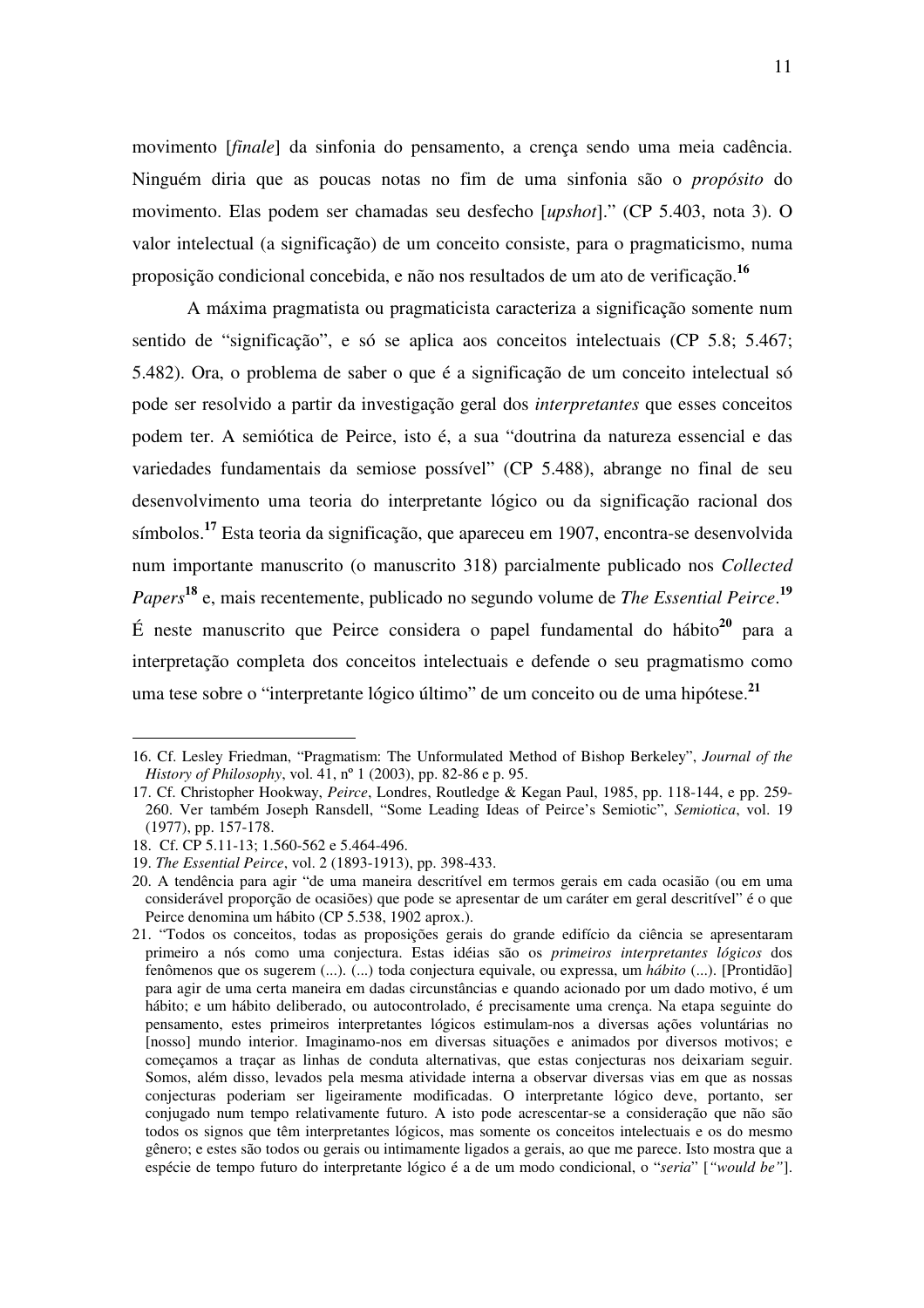### **O pragmatismo de Peirce não é antimetafísico**

O pragmatismo de Peirce, tal como foi formulado, ou seja, como *método* de clarificação conceitual, *é* uma forma de *prope-positivismo* **<sup>22</sup>** ou uma forma de positivismo no seu sentido amplo<sup>23</sup>, mas *não é*, como o positivismo lógico<sup>24</sup>, *antimetafísico*:

> "[o pragmaticismo] servirá para mostrar que quase toda proposição da metafísica ontológica ou é uma algaravia desprovida de sentido – uma palavra sendo definida por outras palavras, e estas por outras ainda, sem que nunca se chegue a uma concepção real – ou então é um absurdo total; de modo que assim que todo esse absurdo for posto de lado, aquilo que restar da filosofia será uma série de problemas passíveis de serem investigados através dos métodos de observação das verdadeiras ciências – problemas cuja verdade pode ser alcançada sem aqueles intermináveis mal-entendidos e disputas que têm feito da mais elevada das ciências positivas [a filosofia] um mero divertimento de intelectos inúteis, uma forma de

22. Ver acima nota 9.

<sup>(...)</sup> pergunto-me, então, uma vez que já vimos que o interpretante lógico é geral em suas possibilidades de referência (...), quais são as categorias de fatos mentais que têm uma referência geral. Eu encontro apenas estas quatro: concepções, desejos (incluindo esperanças, temores, etc.), expectativas e hábitos. Creio não ter omitido nada de importante. Ora, não é uma explicação da natureza do interpretante lógico (que, já o sabemos, é um conceito) dizer que é um conceito. Esta objeção aplica-se também ao desejo e à expectativa, como explicações do mesmo interpretante; pois nenhum deles é geral a não ser através de ligação com um conceito. (...) Conseqüentemente, só resta o hábito como sendo a essência do interpretante lógico. Vejamos, então, como (...) este hábito é produzido; e de que espécie de hábito se trata. (...) Em todos os casos, depois de alguns preliminares, a atividade [mental; a atividade mental tal como ela se manifesta na investigação "da solução de um certo problema de raciocínio"] assume a forma de uma experimentação no mundo interior; e a conclusão (se ela chega a uma conclusão determinada) é que, sob condições dadas, o intérprete terá formado o hábito de agir de uma dada maneira sempre que ele possa desejar um dado gênero de resultado. A conclusão lógica real e viva *é* esse hábito (...). Eu não nego que um conceito, proposição ou argumento possam ser um interpretante lógico. Insisto somente em que [este interpretante] não pode ser o interpretante lógico final [*the final logical interpretant*], pela razão de que ele próprio é um signo daquele gênero mesmo de signo que tem ele próprio um interpretante lógico. (...) O hábito deliberadamente formado, o hábito auto-analisado (...) é a *definição viva*, o interpretante lógico verdadeiro e final. Conseqüentemente, a mais perfeita análise de um conceito que as palavras podem veicular consistirá na descrição do hábito que esse conceito é calculado produzir. Mas de que outro modo um hábito pode ser descrito a não ser através de uma descrição do gênero de ação a que ele dá origem, com a especificação das condições e do motivo?" (CP 5.480-491). Esta conclusão pode ser considerada como uma paráfrase do que é o "núcleo do pragmatismo" para Peirce: "A significação *total* da predicação de um conceito intelectual consiste em afirmar que, em todas as concebíveis circunstâncias de um dado gênero (...), o sujeito da predicação se comportaria [*would behave*] de uma certa maneira geral –isto é, seria verdadeiro [*it would be true*] em circunstâncias experienciais dadas (ou em uma dada proporção delas, *tal como elas ocorreriam*, ou seja, na mesma ordem de sucessão, *na experiência*)." (CP 5.467).

<sup>23.</sup> Para a crítica de Peirce ao positivismo de Comte, ver as suas conferências de 1865 sobre a Lógica da Ciência e, mais especificamente, a conferência sobre as teorias de William Whewell, John Stuart Mill, e Auguste Comte (W1, pp. 205-223), e o texto "Critique of Positivism", escrito por volta de 1867-1868, originalmente classificado como manuscrito 970, reclassificado como 146 (W2, pp. 122-130).

<sup>24.</sup> Para o conceito de significação formulado pelos empiristas lógicos, ver Th. Calvet de Magalhães, *Filosofia Analítica: De Wittgenstein à Redescoberta da Mente*, Belo Horizonte, Faculdade de Direito da UFMG, 1997, pp. 3-52.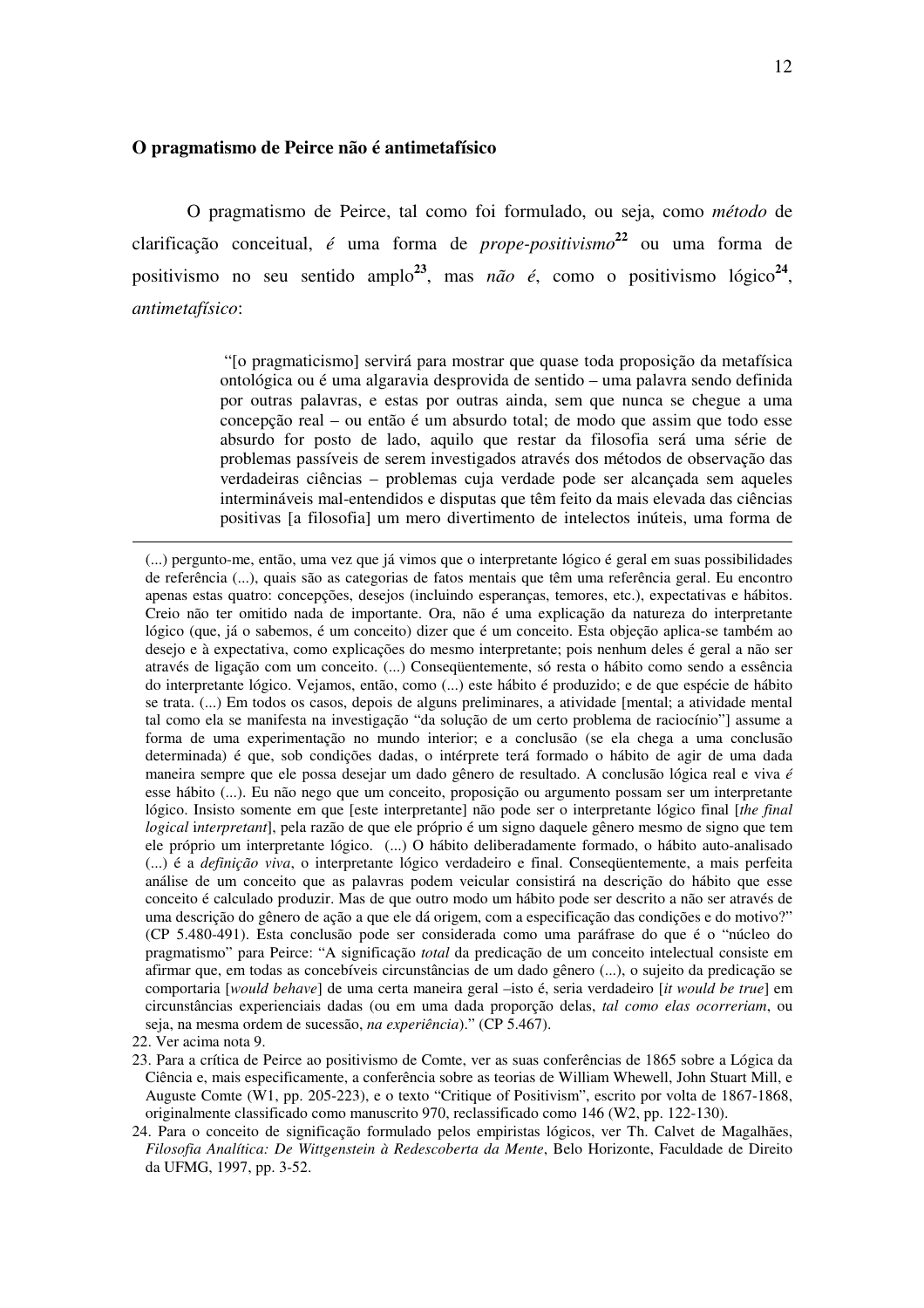xadrez (...). Sob este aspecto o pragmaticismo é uma espécie de propepositivismo. **<sup>25</sup>** Mas o que o distingue de outras espécies é, primeiro, a retenção que faz de uma filosofia purificada; em segundo lugar, sua total aceitação do corpo principal de nossas crenças instintivas; e, em terceiro lugar, sua vigorosa insistência sobre a verdade do realismo escolástico (...). Assim, ao invés de simplesmente zombar da metafísica, como procedem outros prope-positivistas (...), o pragmaticista dela extrai uma preciosa essência, que servirá para dar vida e luz à cosmologia e à física." (CP 5.423). **26**

Peirce desenvolveu, a partir da década de 1890, uma metafísica cientifica<sup>27</sup>, "que usa os métodos mais racionais que pode inventar para descobrir o pouco que pode,

<sup>25.</sup> Conseqüentemente, o pragmaticismo "não resolve nenhum problema real. Mostra apenas que os pretensos problemas não são problemas reais" (CP 8.259, 1904). Para o confronto com Wittgenstein, ver C. Tiercelin, "Wittgenstein et Peirce", in *La philosophie autrichienne: spécificités et influences* (M. Ouelbani, ed.), Tunis, Université de Tunis, 2000, pp. 46-74. Ver também Renford Bambrough, "Peirce, Wittgenstein and Systematic Philosophy", in *The Foundations of Analytic Philosophy*. Midwest Studies in Philosophy, vol. 6 (Peter A. French, Theodore E. Vehling e Howard K. Wettstein, eds.), Minneapolis, University of Minnesota Press, 1981, pp. 263-273; e Jaime Nubiola, "Scholarship on the Relations between Ludwig Wittgenstein and Charles S. Peirce", in *Studies on the History of Logic* (I. Angelelli e M. Cerezzo, eds.), Berlin, Walter de Gruyter, 1996, pp. 281-294.

<sup>26.</sup> Cf. C. Tiercelin, C. S. *Peirce et le pragmatisme*, Paris, PUF, 1993, pp. 31-42. Ver também S. Haack, *Manifesto of a Passionate Moderate*, pp. 49-52, e C. Tiercelin, "L'influence scotiste dans le projet peircien d'une métaphysique scientifique" , in *Revue des Sciences Philosophiques et Théologiques*, vol. 83, n°1 (1999), pp. 117-134.

<sup>27.</sup> Ver aqui os cinco artigos publicados na revista *The Monist*: "The Architecture of Theories" [1891] (CP 6.7-34), "The Doctrine of Necessity Examined" [1892] (CP 6.35-65), "The Law of Mind" [1892] (CP 6.102-163), "Man's Glassy Essence" [1892] (CP 6.238-271) e "Evolutionary Love" [1894] (CP 6.287-317). Em 1965, numa conferência em memória de Arthur H. Compton apresentada na Universidade de Washington, intitulada "Of clouds and clocks. An approach of the problem of rationality and the freedom of man", Karl Popper retoma a posição que Peirce tinha defendido em 1892, em "The Doctrine of Necessity Examined". Ele considera Peirce "um dos maiores filósofos de todos tempos (...), o primeiro físico e filósofo pós-newtoniano, até onde sei, que ousou adotar a concepção de que, até certo grau, *todos os relógios* [mesmo o mais preciso dos relógios] *são nuvens*" (*Objective Knowledge, An evolutionary approach*. Oxford, Clarendon Press, 1972, capítulo 6). Peirce criticou, nesse ensaio, a doutrina de que todo acontecimento, ou de que todo fenômeno em todos os seus detalhes mais minuciosos, é precisamente determinado pela lei [*is precisely determined by law*]. O que ele questiona não é a teoria de Newton, mas que o universo seria *estritamente* regido pelas leis da mecânica clássica; e ele mostra que o mundo real, isto é, o mundo que a linguagem empírica da física descreve, é também regido pelo *acaso* [*chance*] - mas pelo acaso na forma de uma *espontaneidade* que é, até certo grau, regular [*chance in the form of a spontaneity which is to some degree regular*]. O universo obedece, assim, em parte ao acaso. A variedade que vemos no universo permite a Peirce dizer que há um elemento arbitrário no universo: "Tente verificar qualquer lei da natureza e descobrirá que quanto mais precisas suas observações, mais certamente elas evidenciarão afastamentos irregulares da lei. Estamos acostumados a atribuí-los, e não digo incorretamente, a erros de observação; contudo, não podemos usualmente dar conta de tais erros por qualquer modo antecedentemente provável. Rastreie suficientemente suas causas [*Trace their causes back far enough*] e será forçado a admitir que eles se devem sempre à determinação arbitrária, ou acaso." (CP 6.46). As conseqüências da concepção de que todas as nuvens são relógios levam não apenas a admitir a existência de uma mente suficiente poderosa que, uma vez dado o estado do universo na nebulosa original e dadas as leis da mecânica clássica, poderia "deduzir destes dados a forma precisa de cada rabisco de todas as letras que estou agora escrevendo", mas também a admitir que "mentes são parte do mundo físico de tal modo que as leis da mecânica determinam tudo o que acontece segundo atrações e repulsões imutáveis" [CP 6.37-38], ou seja, a reduzir o mundo inteiro a um autômato e a negar, assim, a existência de um elemento de acaso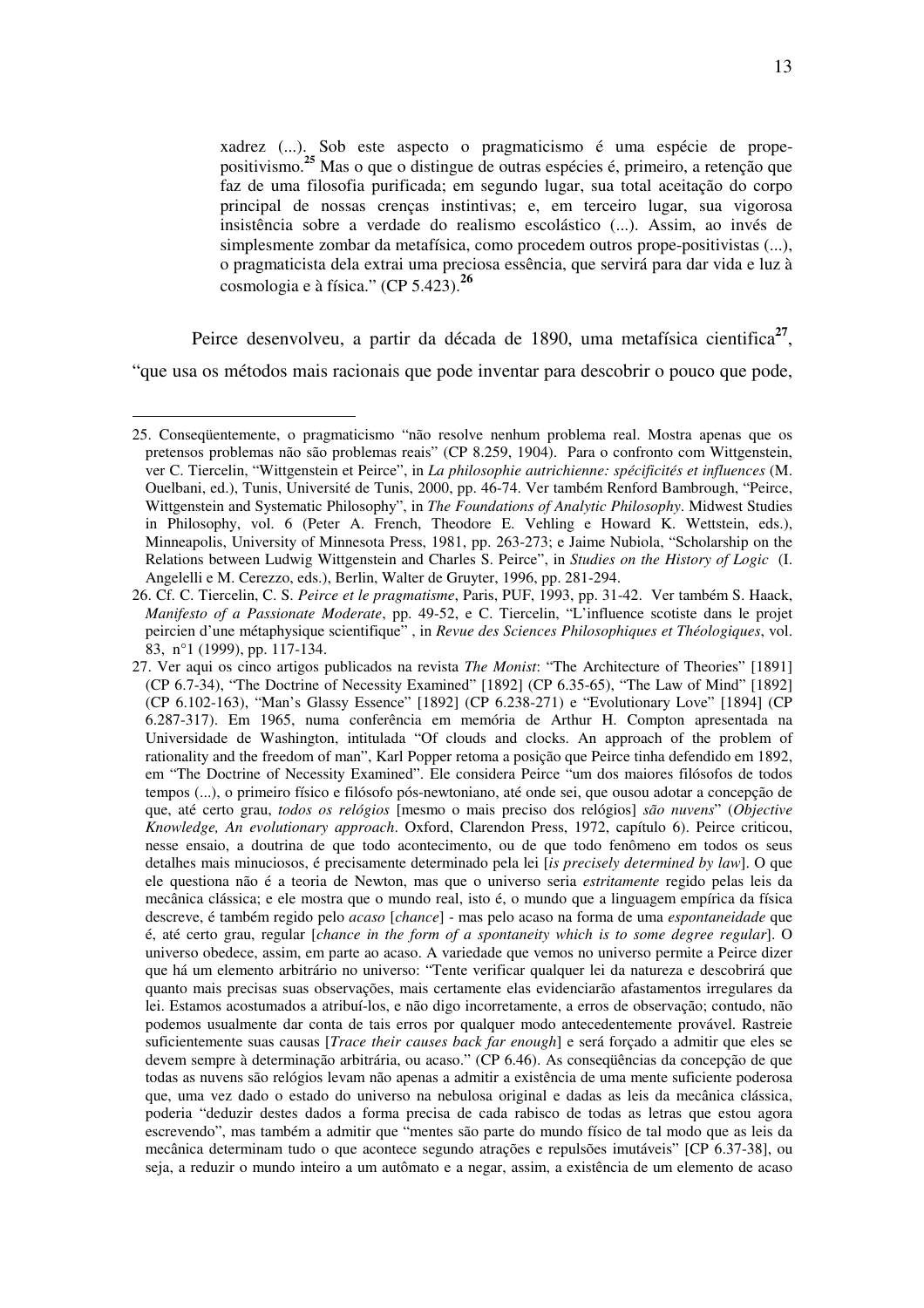todavia, ser encontrado no que diz respeito ao universo da mente e da matéria, a partir daquelas observações que qualquer pessoa pode fazer em qualquer hora de sua vida acordada [*waking life*]" (CP 1.126), uma metafísica orientada pelo método prescrito na máxima, que identifica a significação de um conceito com "as conseqüências práticas concebíveis –isto é, as conseqüências para a conduta deliberada e autocontrolada– da afirmação ou negação do conceito" (CP 8.191, 1904 aprox.). **28**

## **O pragmaticismo e a doutrina do senso comum crítico**

 $\overline{a}$ 

Em "What Pragmatism Is", ao tentar explicar em que consiste o seu pragmatismo, Peirce afirma que a simples definição do pragmaticismo não é suficiente, e que ela não considera as "proposições preliminares" ou as "doutrinas sem cuja aceitação prévia (ou aceitação virtual) o próprio pragmaticismo seria uma nulidade" (CP 5.416). Essas "proposições preliminares" poderiam todas figurar sob a máxima vaga, "Recusem os faz-de-conta" ["*Dismiss make-believes*"], uma máxima, diz ele, que também pode ser chamada "a adoção da filosofia geral do senso comum" **29** :

real no mundo, ou *a não reconhecer o acaso como um princípio real*. A concepção de Peirce de que, até certo ponto, *todos os relógios são nuvens* se apóia unicamente sobre argumentos perfeitamente clássicos (e absolutamente independentes das considerações que foram introduzidas mais tarde pela física quântica). A concepção peirceana de acaso (= o indeterminismo ontológico) foi recebida por seus contemporâneos com pouco interesse: os físicos só se dispuseram a abandonar o determinismo físico, escreve Popper, com a derrocada da física clássica e com a ascensão da nova teoria dos quanta (ver Th. Calvet de Magalhães, "Popper leitor de Kant: Da terceira antinomia ao postulado da liberdade", *Ética e Filosofia Política***,** Juiz de Fora, v.2, n.2 (jul. /dez. 1997), pp. 7-34).

<sup>28.</sup> Encontramos já no seu ensaio de 1878, "The Order of Nature" [*Popular Science Monthly*, XIII (junho 1878), pp. 203-217], o primeiro esboço de uma "cosmologia" científica (ver CP 6.395-427, e W3, pp. 306-322). Cf. C. Hookway*, Peirce* (capítulo IX), e *Truth, Rationality, and Pragmatism*: *Themes from Peirce*, Oxford, Clarendon Press, 2000 (capítulos VI e VII). Ver também C. Hausman, *Charles S. Peirce's Evolutionary Philosophy*, Cambridge, Cambridge University Press, 1993.

<sup>29.</sup> Ver o manuscrito 1338, escrito por volta de 1905-1906. Em "Issues of Pragmatism" (1905), e num manuscrito do mesmo período, publicado nos *Collected Papers* (5.502-537), Peirce descreve a sua posição epistemológica como um desenvolvimento a partir da filosofia escocesa do senso comum e afirma que já defendia uma filosofia *crítica* do senso comum no final da década de 1860 (CP 5.439). Thomas Reid (1711-1782), com as suas três obras, *An Inquiry into the Human Mind, on the Principles of Common Sense* [1764], *Essays on the Intellectual Powers of Man* [1785] e *Essays on the Active Powers of Man* [1788], deu início à Escola Escocesa (da filosofia) do Senso Comum, que incluía filósofos como Dugald Steward (1753-1828) e William Hamilton (1788-1856). Para Reid, a filosofia de Hume pode ser considerada como a *reductio ad absurdum* do ceticismo: Berkeley, Locke e Hume tomam como ponto de partida a teoria cartesiana das idéias e, para Reid, é essa teoria que conduz necessariamente ao ceticismo. Para refutar o ceticismo, é necessário, segundo Reid, refutar a teoria das idéias: contra a teoria das idéias ou que ele denomina de "sistema ideal" [*ideal system*], Reid defende uma teoria da percepção direta, ou um realismo direto. Cf. Peter Baumann, "The Scottish Pragmatist?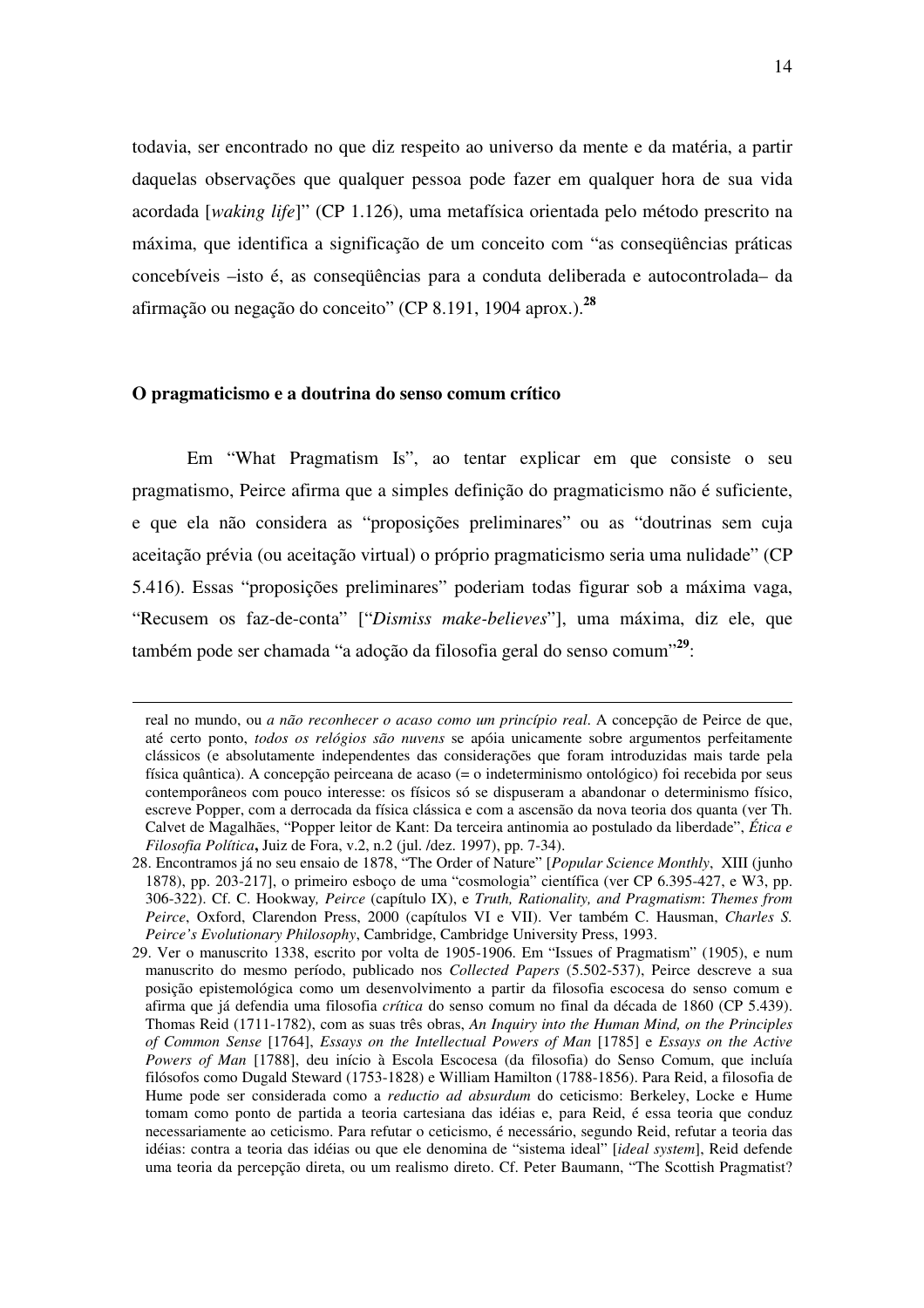"Filósofos das mais diversas facções propõem que a filosofia deve ter como ponto de partida um ou outro estado da mente em que nenhum homem, e menos ainda um principiante em filosofia, de fato se encontra. Um deles propõe que comecemos por duvidar de tudo, e diz que só há uma coisa de que não podemos duvidar, como se duvidar fosse "tão fácil como mentir". Um outro propõe que comecemos por observar "as primeiras impressões dos sentidos", esquecendo-se de que nossos próprios perceptos são resultados de elaboração cognitiva. Mas, na verdade, há apenas um estado da mente a partir do qual podemos "partir", a saber, o próprio estado em que alguém de fato se encontra no momento em que efetivamente for "partir" – um estado no qual ele se acha carregado com uma imensa massa de cognição já formada, da qual não consegue despojar-se mesmo que quisesse; e quem sabe se, caso pudesse fazê-lo, não tornaria com isso todo conhecimento impossível para si mesmo. (...) Mas não faça de conta [*do not make believe*] (...); reconheça, como deve fazer, que há muitas coisas de que não duvida, de maneira alguma." (CP 5.416).

Esta exortação normativa já tinha sido enunciada por Peirce em 1868, em "Some Consequences of Four Incapacities":

> "Não podemos começar com a dúvida completa. Temos de começar com todos os preconceitos que de fato temos quando abordamos o estudo da filosofia. Estes preconceitos não podem ser dissipados por uma máxima, pois são coisas a respeito das quais não nos ocorre que *possam* ser questionadas. Por conseguinte, este ceticismo inicial será um mero auto-engano, e não dúvida real; e ninguém que siga o método cartesiano **<sup>30</sup>** jamais ficará satisfeito enquanto não recuperar formalmente todas aquelas crenças que tinha, quanto à forma, abandonado. Portanto, é um procedimento preliminar tão inútil quanto seria ir ao Pólo Norte para chegar a Constantinopla descendendo regularmente por um meridiano. No decorrer de seus estudos, é verdade, uma pessoa pode achar razões para duvidar daquilo em que

The Dilemma of Common Sense and the Pragmatist Way Out", *Reid Studies*, vol. 2 (1999), pp. 47-57. Ao contrário de Berkeley, que expressa nos seus *Philosophical Commentaries* (os seus *Cadernos* de 1707-1708, publicados em 1871) a intenção de "estar eternamente banindo a metafísica e chamando de volta os homens ao senso comum [*to be eternally banishing Metaphysics &c & recalling Men to Common Sense*]" (G. Berkeley, *Philosophical Works, including the works on vision* (J. M. Dent, ed.), London e Melbourne, Everyman's Library, 1985, p. 324), Kant afirma no Prefácio aos seus *Prolegomena zu einer jeden künftigen Metaphysik die als Wissenschaft wird auftreten können* (1873) que, visto mais de perto, o "apelo" ao *senso comum* [mas ele só menciona aqui a crítica do filósofo e poeta James Beattie (1735-1803) a Hume] "não é mais que um apelo à opinião da multidão, uma opinião que faz enrubescer o filósofo, mas é orgulho e triunfo para o charlatão popular" (*Akademie-Ausgabe*, vol. IV, p. 259). Para um resumo da resposta de Reid ao ceticismo, ver também Paul Vernier, "Thomas Reid on the Foundation of Knowledge and his Answer to Skepticism", in *Thomas Reid: Critical Interpretations* (Stephen F. Barker e Thomas L. Beauchamp, eds.), Philadelphia: Temple University Philosophical Monographs, 1976, p. 19.

<sup>30.</sup> Para a epistemologia cartesiana, ver Léon Brunschwig, "La pensée intuitive chez Descartes et chez les cartésiens" [1937] e "Note sur l'épistémologie cartésienne" [1937], in *Écrits Philosophiques* I - *L'Humanisme de l'Occident: Descartes, Spinoza, Kant*, Paris, PUF, 1951, pp. 55-80. Ver também Marc Maesschalck, "La fondation de l'autonomie chez Descartes", in *Le principe d'autonomie: Introduction aux auteurs modernes*, Louvain-la-Neuve, Institut Supérieur de Philosophie, 1992, pp. 60-90; Vere C. Chappell, "The Theory of Ideas", in *Essays on Descartes' Meditations* (Amélie Oksenberg Rorty, ed.), Berkeley, University of California Press, 1986, pp. 177-198; e Jaakko Hintikka, "*Cogito ergo sum*: Inference or Performance?", *Philosophical Review*, vol. 71 (1962), pp. 3-32.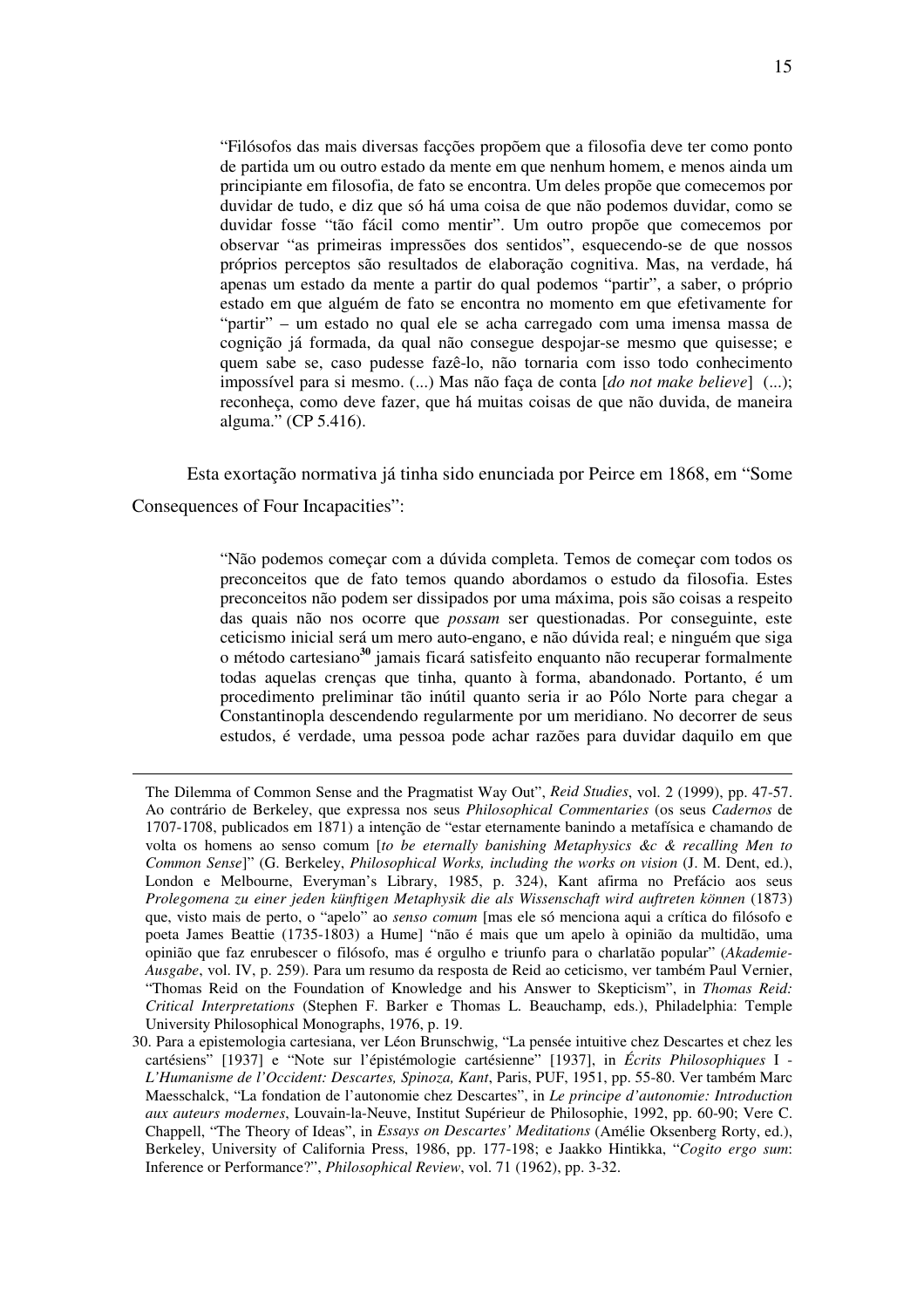começou acreditando; mas neste caso ela duvida porque tem uma razão positiva para o fazer, e não em virtude da máxima cartesiana. Não pretendamos duvidar em filosofia daquilo de que não duvidamos em nossos corações." (W2, p. 212).

Embora o pragmaticismo não seja uma filosofia nem um sistema de filosofia, escreve Peirce, "ele se ajusta melhor à filosofia inglesa e, mais particularmente, à doutrina escocesa do senso comum" (CP 8.207, 1905). **31** Em "Issues of Pragmaticism", Peirce defende a sua doutrina do senso comum crítico [*critical common-sensism*] e expõe os seis erros que ele encontrou na doutrina escocesa do senso comum:

1) "O senso comum crítico admite que há não apenas proposições indubitáveis mas também inferências indubitáveis. Em um sentido, qualquer coisa evidente é indubitável; mas as proposições e inferências que o senso comum crítico sustenta como originais, no sentido em que não as podemos "reabrir" (como dizem os advogados), são indubitáveis no sentido de serem *acríticas*." (CP 5.440; grifo meu). Estas proposições e inferências indubitáveis podem ser *falíveis*, ou seja, a indubitabilidade nunca é em si, para Peirce, uma garantia de verdade. Indubitável não é sinônimo de fundacional: as inferências acríticas ocorrem naqueles casos em que "temos consciência de que uma crença foi determinada por uma outra crença, mas não temos consciência de que isso procede a partir de algum princípio geral [*that it proceeds on any general principle*]" (CP 5.441).

2) As proposições indubitáveis *mudam*. Essas mudanças são talvez insignificantes de geração em geração, mas elas são perceptíveis (CP 5.444). O que distingue, portanto, o senso comum crítico da doutrina escocesa do senso comum é um reconhecimento da evolução: não podemos considerar os princípios do senso comum, ahistoricamente, como auto-evidentes. **32**

3) É necessário fixar os *limites* da indubitabilidade das crenças originais: "Os filósofos escoceses reconheciam que as crenças originais (...) participavam da natureza geral dos instintos. Mas, se bem que, mesmo agora, sabemos pouco dos instintos, estamos muito mais familiarizados com eles do que o estavam os homens do século XVIII. Sabemos, por exemplo, que eles podem, num tempo muito curto, modificar-se.

<sup>31.</sup> Num outro aspecto, afirma aqui Peirce, o pragmaticismo está não apenas vinculado à filosofia escocesa, "mas mais ou menos a toda a filosofia moderna, e se trata de sua total ruptura com o nominalismo" (CP 8.208).

<sup>32.</sup> Ver também CP 5.513 (1905 aprox.).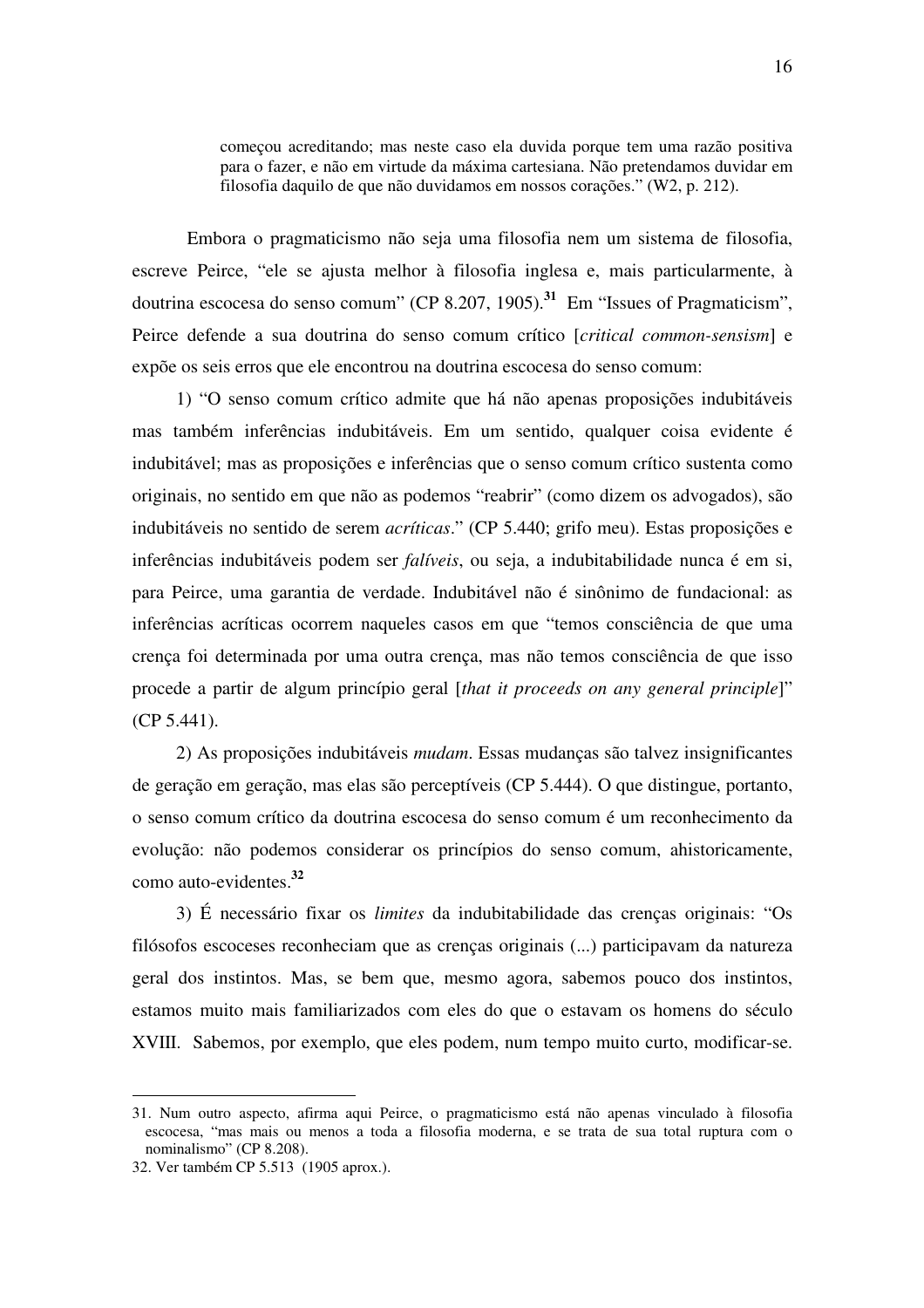(...) Mas há uma coisa que os [filósofos] escoceses não conseguiram reconhecer, e é que as crenças originais só permanecem indubitáveis na sua aplicação a assuntos que se assemelham àqueles que caracterizam um modo primitivo de vida". Na medida em que desenvolvemos *graus de autocontrole* até então desconhecidos, surgem ocasiões de ação em relação às quais as crenças originais não têm autoridade suficiente: uma revisão de nossas crenças é, portanto, sempre possível. **<sup>33</sup>** A escola escocesa do senso comum, escreve Peirce, "não parece dispor de uma tal distinção no que diz respeito aos limites da indubitabilidade e dos conseguintes limites da jurisdição da crença original" (CP 5.445).

4) A característica mais distintiva do partidário do senso comum crítico, em contraposição à velha escola escocesa do senso comum, "reside na sua insistência de que o acriticamente indubitável é invariavelmente vago" (CP 5.446). **<sup>34</sup>** A irredutibilidade do vago provém também, para Peirce, da *indeterminação real* das crenças do senso comum.

 5) Uma outra característica do partidário do senso comum crítico, que o distingue da velha escola escocesa do senso comum, é o grande valor que ele atribui à dúvida, mas somente se ela for "o pesado e nobre metal mesmo, e não uma falsificação, nem um substituto de papel. Ele não se contenta em perguntar a si mesmo se duvida ou não, mas ele inventa um plano para alcançar a dúvida, elabora esse plano em detalhe, e o põe depois em prática, embora isso possa implicar um mês intenso de duro trabalho; e só depois de ter procedido a um tal exame, proclamará uma crença como indubitável. Além disso, ele reconhece plenamente que, mesmo então, pode ser que algumas de suas crenças indubitáveis podem se revelar falsas [*may be proved false*]" (CP 5.451). Mas ele não pode realmente admitir, insiste Peirce, que *todas* as suas crenças indubitáveis poderiam ser falsas. **<sup>35</sup>** O falibilismo permanece aqui a única posição teórica racional. **36**

<sup>33.</sup> Cf. CP 5.511 (1905 aprox.).

<sup>34.</sup> Cf. CP 5.505-507, 8.208 (1905 aprox.). Ver também C. Tiercelin, *C. S. Peirce et le pragmatisme*, p. 81, e o Prefácio de Achim Eschbach, "The History of Semiotics and Charles S. Peirce", aos *Studies in Logic by Members of the Johns Hopkins University* (1883), Charles S. Peirce, ed., Amsterdam/Philadelphia, John Benjamins Publishing Company, 1983, pp. xxxiv-xxxix.

<sup>35.</sup> Cf. CP 5.515-523. Ver aqui S. Haack, "Descartes, Peirce and the Cognitive Community", *The Monist*, vol. 65, nº 2 (1982), pp. 166-171.

<sup>36.</sup> Cf. S. Haack, "Descartes, Peirce and the Cognitive Community", pp. 171-172. Ver também S. Haack, "Two Fallibilists in Search of the Truth", *Proceedings of the Aristotelian Society*, vol. 51 (1977), pp. 63-83. Num manuscrito, escrito por volta de 1897, Peirce escreve: "(...) a partir de um contrito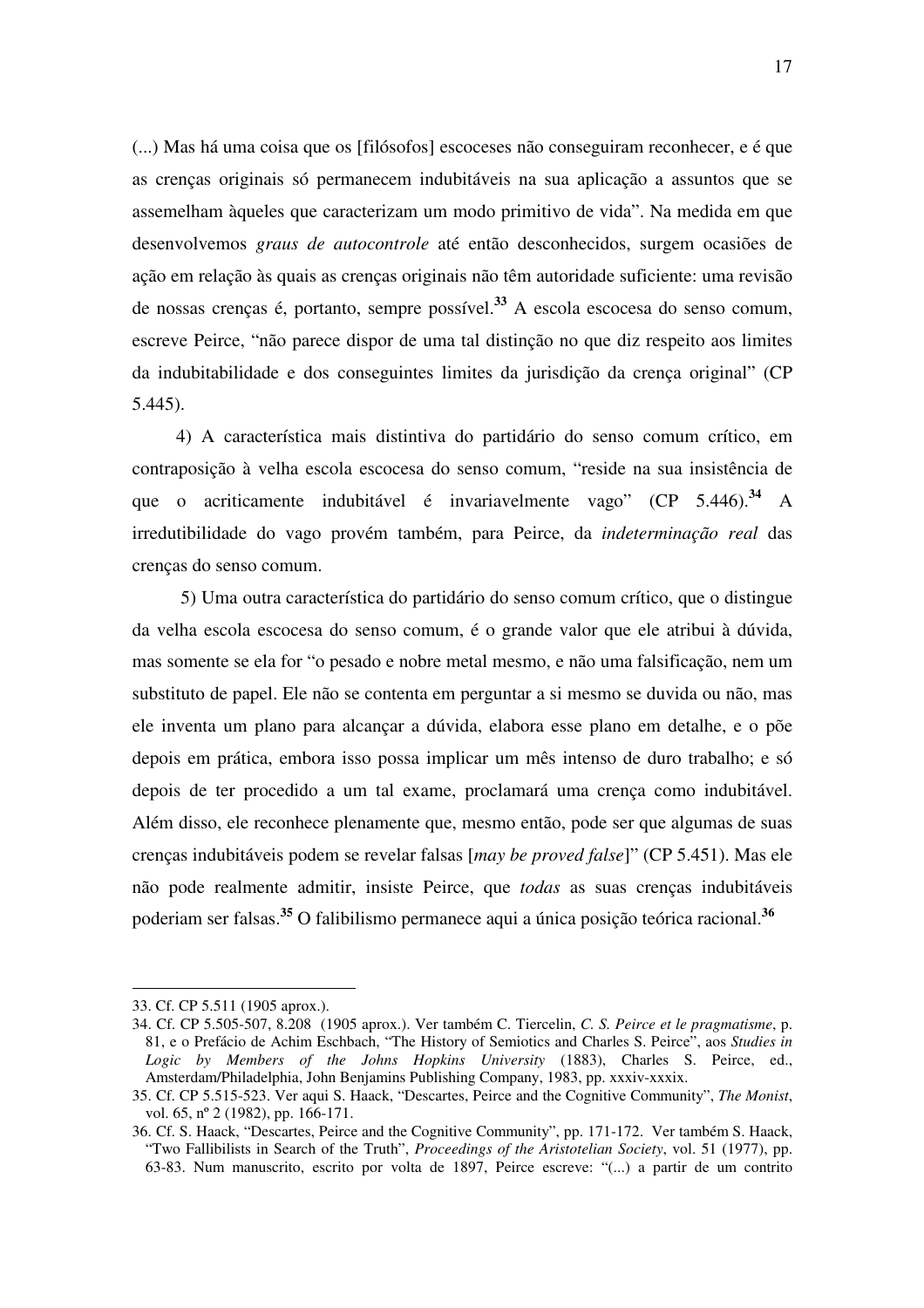6) "O senso comum crítico pode, com justiça, reivindicar este título por dois tipos de razões; a saber, que, por um lado, submete quatro opiniões à crítica severa: a sua própria; a da escola escocesa; a daqueles que fundariam a lógica ou a metafísica na psicologia, ou em qualquer outra ciência especial, a menos sustentável de todas as opiniões filosóficas que podem estar em voga **37** ; e a de Kant; mas que, por outro lado, mantém também uma certa reivindicação a chamar-se "crítico", pelo fato de ser apenas uma modificação do kantismo" (CP 5.452).

Para ilustrar a posição de Peirce, William Davis sugere, em 1972, a analogia de um quebra-cabeça [*jig-saw puzzle*] "em que cada nova peça [*bit*] acrescenta valor [*significance*] ao todo, embora cada peça seja incompleta em si mesma e não haja uma peça que seria a fundação real [*there is no real foundation piece*] sobre a qual todo o resto [*all else*] se apoiaria. *Qualquer* peça [*piece*] serve como ponto de partida, onde nada é infalível em princípio, embora na prática muitas coisas não fracassam [*though much does not fail in practice*]". **<sup>38</sup>** Mas poderíamos também citar aqui o seguinte parágrafo de "Some Consequences of Four Incapacities":

> "A filosofia deveria imitar [*ought to imitate*] as ciências bem sucedidas em seus métodos, de modo a só proceder a partir de premissas tangíveis que possam ser submetidas ao escrutínio cuidadoso, e a confiar antes no grande número e na variedade de seus argumentos do que no caráter conclusivo de um só [*any one*]. Seus raciocínios não devem formar uma cadeia que não seja mais forte do que o seu elo mais fraco, mas sim um cabo cujas fibras podem ser muitíssimo finas, contanto que sejam suficientemente numerosas e estejam intimamente conectadas" (W2, p. 213).

Em 1903, nas conferências sobre o pragmatismo que apresentou em Harvard, Peirce afirma que por "filosofia" ele entende "aquele departamento da Ciência Positiva, ou Ciência do Fato, que não se ocupa com reunir fatos, mas simplesmente com aprender

falibilismo, combinado com uma alta fé na realidade do conhecimento (...), me pareceu sempre que toda a minha filosofia crescia" (CP 1.14).

<sup>37.</sup> Ver aqui Jeff Kasser, "Peirce's Supposed Psychologism", *Transactions of the Charles S. Peirce Society*, Vol. XXXV, Nº 3 (1999), pp. 501-526.

<sup>38.</sup> William H. Davis, *Peirce's Epistemology*, The Hague (Netherlands), Martinus Nijhoff, 1972, p. 20. Susan Haack também usa essa analogia na última divisão, "The Jigsaw of Knowledge", de seu ensaio de 1982 "Descartes, Peirce and the Cognitive Community" (pp. 175-178; mas ela cita aqui um texto de M. Polanyi, "The Republic of Science: Its Political and Economic Theory", publicado em 1969). Para ilustrar a sua nova explicação da justificação epistêmica, que ela denomina de "foundherentism", Haack não retoma a analogia de um quebra-cabeça, mas prefere a analogia das palavras cruzadas [*the analogy of a cross-word puzzle*] – ver *Evidence and Inquiry. Towards Reconstruction in Epistemology*, Oxford, Blackwell, 1993, p. 2, e pp. 81-89; ver também S. Haack, "The Puzzle of 'Scientific Method'", in *Revue Internationale de Philosophie*, nº 4 (1997), pp. 495-506.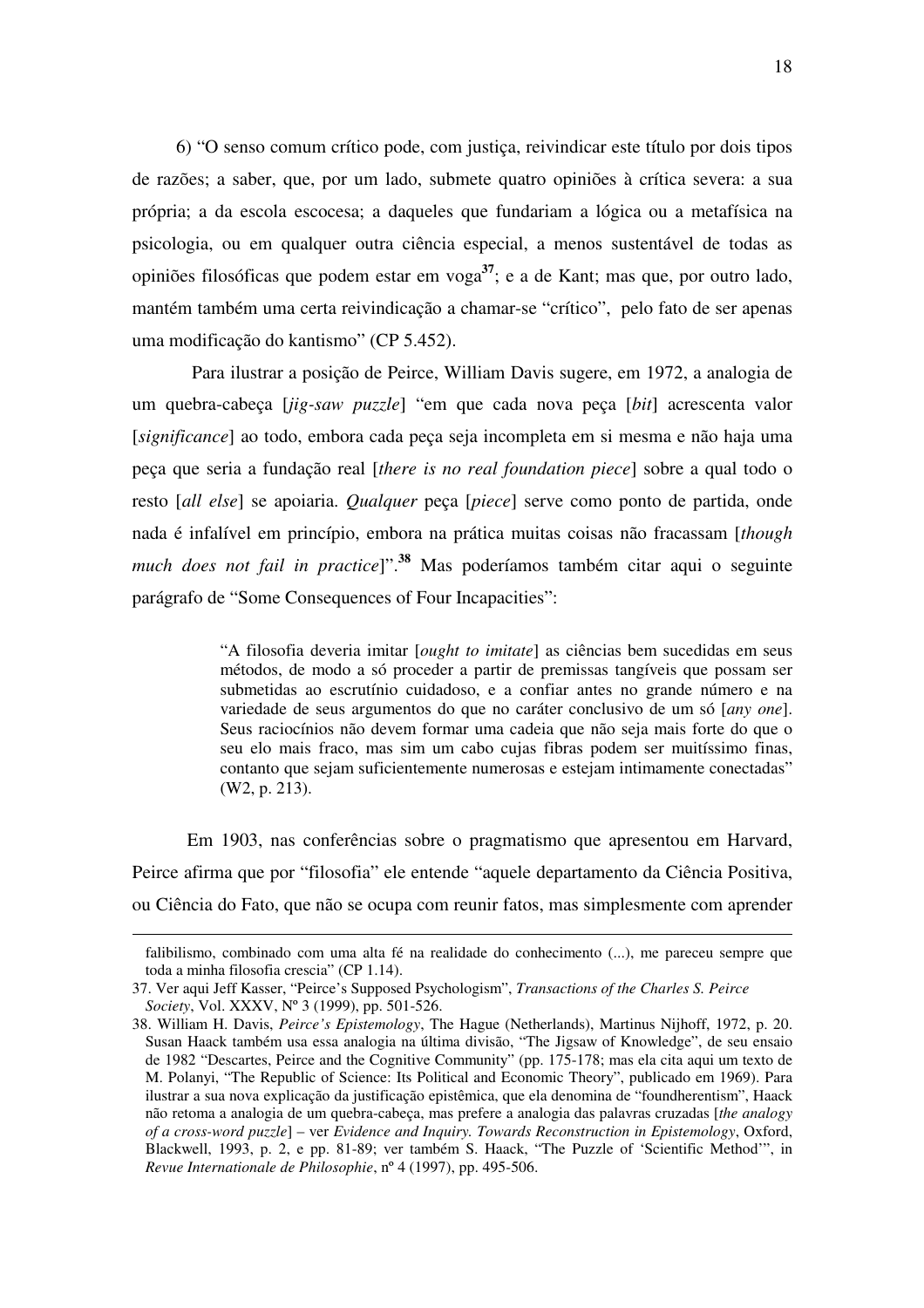o que pode ser aprendido a partir dessa experiência que exerce pressão sobre cada um de nós a cada dia e a cada hora". **<sup>39</sup>** A *filosofia* "não reúne novos fatos, porque não precisa deles, e também porque novos fatos não podem ser firmemente estabelecidos sem admitir uma doutrina metafísica; o que, por sua vez, requer a cooperação de cada setor da filosofia; de modo que tais fatos novos, por mais notáveis que possam ser, proporcionam um suporte bem mais fraco à filosofia do que essa *experiência comum*, da qual ninguém duvida ou pode duvidar, e de que ninguém *pretendeu* duvidar, exceto como conseqüência de uma crença nessa experiência, tão inteira e tão perfeita, que não conseguia ser consciente de si mesma (...)" (CP 5.120). **40**

## **As três proposições que afiam a máxima do pragmaticismo**

 $\overline{a}$ 

É nessas conferências que Peirce formula três proposições para afiar a máxima do seu pragmatismo, ou três proposições *cotárias* **41** –a primeira: não há concepções que

<sup>39.</sup> C. S. Peirce, *Pragmatism as Principle and Method of Right Thinking: The 1903 Harvard Lectures on Pragmatism* (Patricia Ann Turrisi, ed.), Albany, State University of New York Press, 1997. Trad. francesa de Claudine Tiercelin, in *Pragmatisme et Pragmaticisme*, pp. 261-441.

<sup>40.</sup> Peirce apresenta aqui um resumo da sua divisão da filosofia em três grandes setores: "A filosofia tem três grandes divisões. A primeira é a Fenomenologia [também nomeada por ele de *Faneroscopia,* ou Doutrina das Categorias], que simplesmente contempla o Fenômeno Universal e discerne seus elementos ubíquos, a Primeiridade, a Secundidade, a Terceiridade, juntamente, talvez, com outras séries de categorias. A segunda grande divisão é a Ciência Normativa, que investiga as leis universais e necessárias da relação dos Fenômenos com os *Fin*s, isto é, talvez, com a Verdade, o Bem [*Right*] e a Beleza. A terceira grande divisão é a Metafísica que se esforça por compreender a Realidade dos Fenômenos. Ora, a Realidade é assunto de Terceiridade enquanto Terceiridade, isto é, em sua mediação entre a Secundidade e a Primeiridade. Não duvido que a maioria, senão todos os senhores, sejam nominalistas; e peço que não se ofendam com uma verdade que me parece tão evidente e inegável quanto é verdadeiro o fato de que as crianças não compreendem a vida humana. Ser um nominalista consiste no estado, não desenvolvido em sua própria mente, da apreensão da Terceiridade enquanto Terceiridade. O remédio para isso está em permitir que as idéias da vida humana desempenhem um papel maior na sua filosofia. A metafísica é a ciência da Realidade. A realidade consiste na regularidade. A regularidade real é a lei ativa. A lei ativa é a razoabilidade eficiente [*efficient reasonableness*] ou, em outras palavras, é verdadeiramente a razoabilidade razoável [*reasonable reasonableness*]. A razoabilidade razoável é a Terceiridade como Terceiridade." (CP 5.121). Para a análise detalhada da classificação que Peirce fez das ciências, em 1902, na sua *Minute Logic*, ver CP 1.203-283; 1.575-584; 2.1-202; 4.227-323; 6.349-352; 7.279 e 7.362-387. Ver também Th. Calvet de Magalhães, *Signe ou Symbole: Introduction à la Théorie Sémiotique de C. S. Peirce*, Louvain-la-Neuve, Cabay, 1981, pp. 89-127; "Un, Deux, Trois: Catégories Fondamentales", *Acta Semiotica et Lingvistica*, V. 5 (1984), pp. 81-85; e B. Kent, *Charles S. Peirce: Logic and the Classification of the Sciences*, Montreal, McGill-Queen's University Press, 1987.

<sup>41.</sup> Do latim, *cos*, *cotis*, pedra de amolar, mó. Peirce conhecia bem Horácio e fazia talvez alusão aqui, sugerem os editores de *The Essential Peirce*, aos versos 304-305 de sua *Ars poetica*: "*ergo fungar vice cotis, acutum* / *reddere quae ferrum valet exsors ipsa secandi*" (nota do segundo volume de *The Essential Peirce*, p. 530).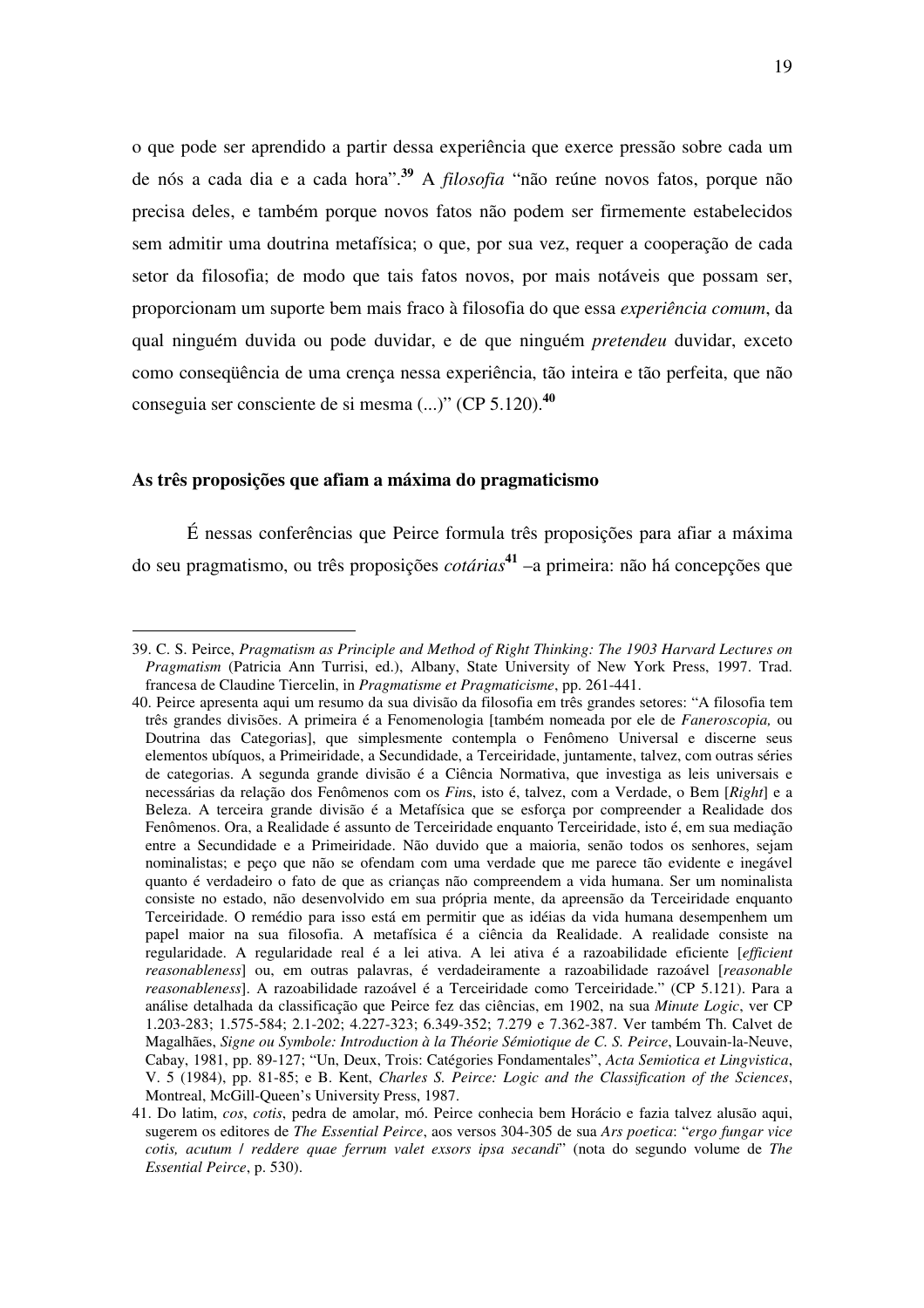não nos sejam dadas em juízos perceptuais [*perceptual judgments*] **42** ; a segunda é que os juízos perceptuais contêm elementos de generalidade; a terceira é que a faculdade abdutiva, através da qual penetramos nos segredos da natureza, é, por assim dizer, um esfuminho, um degradé do que, na sua mais alta perfeição, chamamos de "percepção" **43** –, e afirma que a *máxima* do pragmatismo nada mais é que a *lógica da abdução*:

> "Se considerarem cuidadosamente a questão do pragmatismo, verão que ela nada mais é que a questão da lógica da abdução. Isto é, o pragmatismo propõe uma certa máxima que, se correta, deve tornar desnecessária qualquer outra regra quanto à admissibilidade das hipóteses se colocarem como hipóteses, ou seja, como explicações de fenômenos tidas como sugestões auspiciosas; e, mais ainda, isto é *tudo* o que a máxima do pragmatismo pretende fazer, pelo menos na medida em que está restrita à lógica (...)." (CP 5.196).

Quando Peirce introduziu pela primeira vez a sua teoria do *percept*o e do *juízo perceptual* **44** no primeiro capítulo, e na segunda secção do segundo capítulo, de um livro incompleto, não publicado, intitulado *Minute Logic* (escrito em 1902) **45** , já tinha

<sup>42.</sup> Ver, mais abaixo, nota 44. Esta primeira proposição cotária é a interpretação de Peirce do slogan *Nihil est in intellectu quod non prius fuerit in sensu*.

<sup>43.</sup> Ver a tradução de Claudine Tiercelin, in *Pragmatisme et Pragmaticisme*, p. 413; ver também CP 5.181.

<sup>44.</sup> Traduzo "percept" por *percepto* e "perceptual judgment" por *juízo perceptual*, seguindo aqui a tradução francesa destes termos de Claudine Tiercelin –"percept" e "jugement perceptuel"– e não como fez Joseph Chenu, no seu longo ensaio introdutório à publicação dos escritos anticartesianos de Peirce, "Une philosophie de la discursivité radicale. Essai introductif", por "percept" e "jugement perceptif" (C. S. Peirce, *Textes anticartésiens*, Paris, Aubier, 1984, pp. 11-170). André De Tienne também traduz "perceptual judgment" por "jugement perceptuel" ("Quand l'apparence (se) fait signe: la genèse de la représentation chez Peirce", RS-SL, vol. 20 (2000), n<sup>os</sup> 1-2-3, p 95-144). O *Oxford English Dictionary* nota que o termo "percept", nome (filos.) usado a partir do século 19, indica "alguma coisa que é percebida" (do latim *perceptum,* "alguma coisa percebida), e também "um conceito mental que é desenvolvido como um resultado do processo de percepção" (do latim *percipere* ("captar, entender"); e que "perceptual", um adjetivo, quer dizer "de ou relativo à capacidade de interpretar ou se tornar consciente [*aware*] de alguma coisa através dos sentidos". Em francês temos os termos "percept", nome (filos.) usado a partir do século XX, por influência de "concept", que indica "objeto da percepção, sem referência a uma coisa em si (*oposto* a conceito)", e "perceptif/perceptive", adjetivo (1754; "que percebe", 1370; do latim *perceptum*) [Psicologia: *relativo à percepção*. *Interpretação perceptiva da sensação. Estruturas perceptivas*]. Em português, o termo inglês "perceptual", e o termo francês "perceptif"-"perceptive", são traduzidos por "perceptivo" ou "perceptiva". Mas temos ainda, em inglês, o adjetivo "perceptive", querendo dizer "tendo ou mostrando aguda perspicuidade", e seus derivados "perceptively", advérbio; "perceptiveness", nome; "perceptivity", nome [parece ser nesse sentido que Peirce usa "perceptive" para descrever a sugestão abdutiva (um "act of *insight*") em CP 5.181]. Assim, temos em inglês, *percept / perceptual* e *concept* / *conceptual* (mas, em francês*, percept* / *perceptif* e *concept* / *conceptuel*), e não me parece, então, abusivo dizer percepto / perceptual , do mesmo modo que dizemos conceito / conceptual.

<sup>45.</sup> Cf. CP 2.1-117; 2.119-202. Para a primeira seção do segundo capítulo, ver CP 1.203-283. O terceiro capítulo da *Minute Logic* foi publicado no quarto volume dos CP (4.227-322). Para a teoria da percepção de Peirce, ver C. Hookway, *Peirce*, capítulo V, pp. 151-180; S. Haack, "How the critical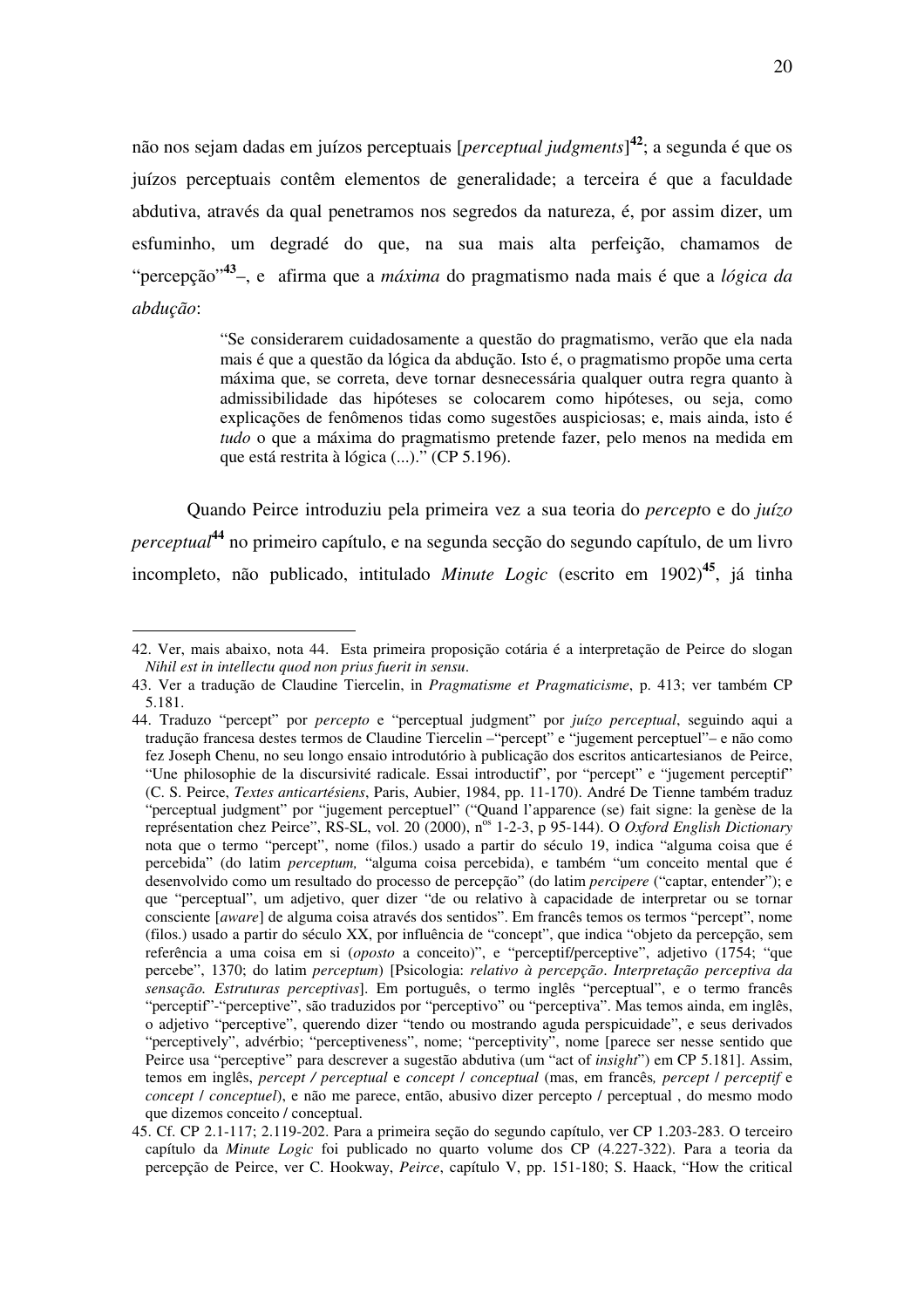identificado a lógica com a *semiótica normativa* [*normative semeiotic*]. A sua teoria do percepto e do juízo perceptual é o resultado de um longo processo de desenvolvimento que se inicia, em 1868, com uma teoria "semiótica" do conhecimento. No início da década de 1880, o próprio trabalho de Peirce com um dos seus alunos sobre pequenas diferenças da sensação, na Universidade Johns Hopkins, consegue provar que estímulos sensoriais demasiado fracos para serem reconhecidos conscientemente influenciam, no entanto, os nossos juízos (CP 7.21-35, 1884). Este resultado confirma ainda mais a sua tese de que tais processos mentais, sendo inconscientes, não podem ser criticados (estão fora do nosso controle). Mas onde começa então, no processo de cognição, a possibilidade de crítica? Na *porta da percepção*.

Para Peirce, *a percepção é ao mesmo tempo direta* –percebemos coisas externas e eventos– *e interpretativa*. O *percipuum* –um termo criado por Peirce em 1902**<sup>46</sup>** - inclui o *percepto* e o *juízo perceptual* (dois elementos conceitualmente distintos, mas inseparáveis na prática). **<sup>47</sup>** Um "percepto" não é uma impressão dos sentidos, mas é uma parte do mundo externo que *se impõe diretamente* a nós. O processo pelo qual os perceptos resultam de estímulos dos sentidos é desconhecido, ou seja, escapa completamente à consciência:

> "Vejo um tinteiro sobre a mesa: isto é um percepto. Movendo minha cabeça, tenho um percepto diferente do tinteiro. Ele coalesce com o outro percepto." (CP 8.144, 1901);

> "Digamos que, enquanto estou aqui sentado, escrevendo, vejo, do outro lado de minha mesa, uma cadeira amarela com uma almofada verde. (...) A cadeira que pareço ver (...) se impõe ao meu olhar; mas não como um representante [*a deputy*] **<sup>48</sup>** de qualquer outra coisa, não "como" qualquer coisa. (...) É bastante

common-sensist sees things", *Histoire*, *Épistémologie*, *Langage* 16/I (1994), pp. 9- 34; e A. De Tienne, "Quand l'apparence (se) fait signe: la genèse de la représentation chez Peirce", pp. 104-144.

<sup>46.</sup> Cf. CP 7.597- 688 (7.629 e 7.642-681).

<sup>47. &</sup>quot;Nada sabemos sobre o percepto a não ser pelo testemunho do juízo perceptual, exceto que sentimos o seu golpe, a reação dele contra nós, e vemos os conteúdos dele arranjados num objeto, na sua totalidade, - excetuando-se também, é claro, o que os psicólogos são capazes de extrair inferencialmente. Mas, no momento em que fixamos nossa mente sobre ele e *pensamos* a menor coisa sobre o percepto, é o juízo perceptual que nos diz o que nós assim "percebemos". Por esta e outras razões, proponho considerar o percepto, tal como ele é imediatamente interpretado no juízo perceptual, sob o nome de "percipuum"." (CP 7.643). Cf. S. Haack, "How the critical common-sensist sees things", pp. 18-20.

<sup>48.</sup> Ou seja, um percepto *não é* uma representação. Mas o que é uma representação? O que é "representar"? Peirce responde: "Estar em lugar de [ou estar *por*] (s*tand for*), é [para alguma coisa] estar numa tal relação *para* uma outra coisa que, por certas razões, ela é considerada por alguma mente como se fosse essa outra coisa". Assim, escreve Peirce, "um porta-voz, um representante [*deputy*], um procurador [*attorney*], um agente, um vicário [*vicar*], um diagrama, um sintoma, um tento [*counter*], uma descrição, um conceito, uma premissa, um testemunho [*testimony*], todos representam alguma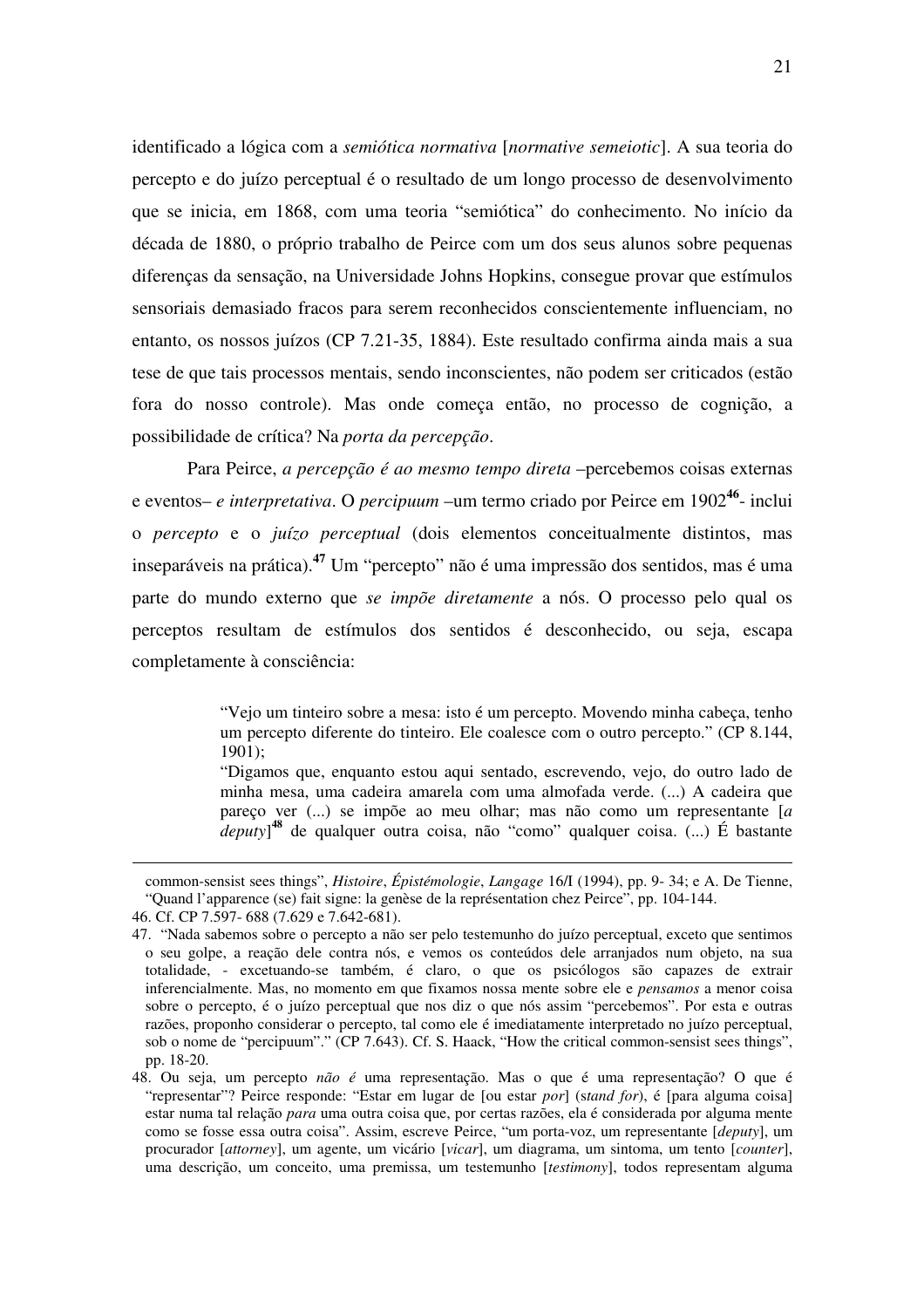insistente, apesar de todo seu silêncio. (...) Sou forçado a confessar que aparece. Não apenas aparece, mas me perturba, mais ou menos. Não posso pensar que o que aparece não está lá, nem dispensá-lo como faço com uma fantasia. (...) É uma coisa insistente (...). Força-se silenciosamente sobre mim. Assim é o percepto." (CP 7.619-622, 1903); **49**

"Considerado como uma experiência *direta*, o percepto "não é nem certo nem incerto, porque não afirma nada - simplesmente *é* [*it just is*]. (...) a experiência direta significa simplesmente a aparência. (...) não testemunha outra coisa a não ser sua própria aparência." (CP 1.145, 1905);

"O percepto direto, tal como aparece primeiro, aparece como brutalmente forçado sobre nós." (CP 1.253, 1902);

"(...) sentimos o seu golpe, a reação dele contra nós, e vemos os conteúdos dele arranjados num objeto, na sua totalidade" (CP 7.643, 1903).

Peirce considera aqui o objeto imediatamente percebido, independentemente de qualquer interpretação crítica. O "raciocínio" ou o pensamento crítico e controlado**<sup>50</sup>** não começa antes que um juízo se forme. Os nossos juízos perceptuais são as primeiras premissas de todo pensamento crítico e controlado, escreve Peirce, mas o processo através do qual estes juízos resultam dos perceptos não está sujeito ao autocontrole:

> "Até mesmo depois que o percepto foi formado, há uma operação que me parece bastante incontrolável. É a de julgar o que de fato a pessoa percebe. Um juízo é um ato de formação de uma proposição mental combinado com sua adoção ou assentimento. (...) Não vejo como seria possível exercer algum controle sobre esta operação ou submetê-la à crítica." (CP 5.115, 1903).

Segundo Peirce, um "juízo perceptual" é "um juízo que se impõe, absolutamente à força, ao meu aceitamento, e isso por um processo que sou totalmente incapaz de controlar e, conseqüentemente, incapaz de criticar" (CP 5.157, 1903), ou, ainda, "um juízo que assevera em forma proposicional o que é um caráter de um percepto diretamente presente à mente" [o que é o conteúdo do percepto] (CP 5.54, 1903). O juízo perceptual é, assim, para Peirce uma proposição de existência determinada pelo percepto, *e* que o interpreta [*is a proposition of existence determined by the percept, which it interprets*], ou seja, é um tipo de proposição cujo predicado envolve um pouco [*a modicum*] de generalidade. O próprio percepto não é um juízo (não é, portanto, nem

outra coisa, de suas diversas maneiras, *para* mentes que as consideram segundo essas maneiras." (CP 2.273; grifos meus).

<sup>49.</sup> Para a noção de "ver-como" em Wittgenstein, e sua análise da imagem visual, ver J. Bouveresse, *Langage, perception et réalité*. Vol. I: *La perception et le jugement*, Nîmes, Éditions Jacqueline Chambon, 1995, pp. 305-405.

<sup>50.</sup> Segundo Peirce, o termo "raciocínio" [*reasoning*] só deveria ser usado para caracterizar toda fixação – razoável, deliberada e autocontrolada– de uma crença por uma outra (CP 5.440, 1905).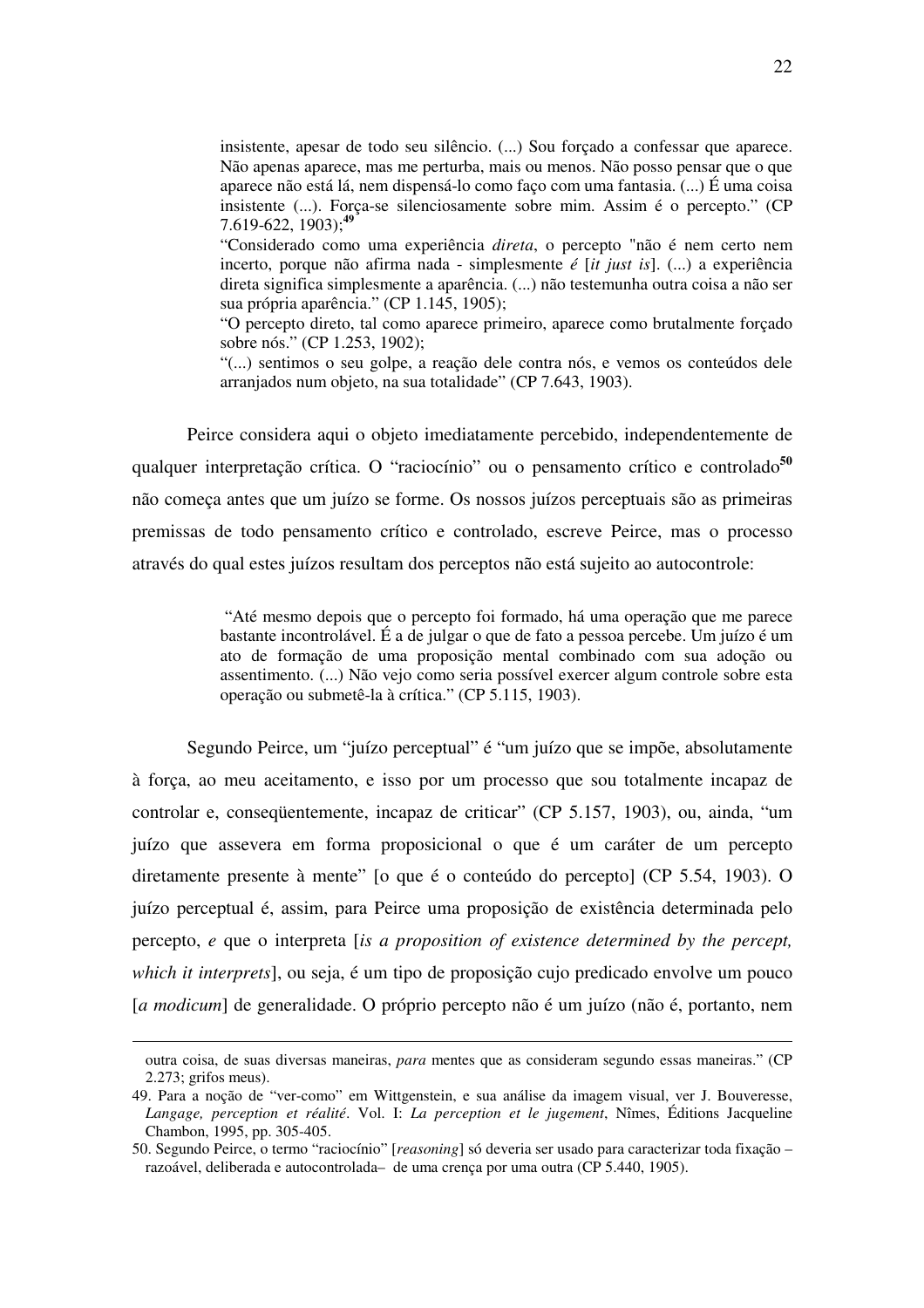falso nem verdadeiro; não é nem falível nem infalível) e um juízo, sendo proposicional, não se parece de forma alguma com um percepto. O juízo perceptual (e *não* o percepto) *é* o ponto de partida de todo pensamento crítico e controlado.

Peirce não apenas afirma que os nossos juízos perceptuais escapam totalmente à crítica –e nesse sentido, eles ocupam, escreve Haack, "um lugar privilegiado na ordem da investigação"–, mas que eles são absolutamente *falíveis* –os juízos perceptuais não possuem qualquer outra verdade além da veracidade–, e, portanto, conclui Haack, estes juízos, "não são privilegiados no que diz respeito à justificação". **<sup>51</sup>** Espero que a própria posição de Peirce fique mais clara com a sua explicitação da *interpretatividade* do juízo perceptual como um caso extremo de abdução.

A percepção é interpretativa **52** , escreve Peirce:

"Em todas as ilusões visuais (...), das quais umas vinte ou trinta são bem conhecidas, a coisa mais impressionante é que uma certa teoria da interpretação da figura parece mesmo ser dada na percepção.

(...) não é necessário ir além das observações ordinárias da vida comum para encontrar toda uma variedade de maneiras extremamente diferentes em que a percepção é interpretativa.

(...) Iria cansá-los se me estendesse mais a respeito de algo tão familiar (...) como a interpretatividade do juízo perceptual." (CP 5.183-185, 1903).

Para Peirce, a interpretatividade do juízo perceptual é apenas "o caso mais extremo de juízo abdutivo" (CP 5.185). Os nossos juízos perceptuais –as primeiras premissas de todo pensamento crítico e controlado– têm de ser considerados como um caso extremo de inferências abdutivas, de que diferem por escapar totalmente à crítica: "A sugestão abdutiva advém-nos como num lampejo. É um ato de *perspicuidade* [*insight*], embora de uma perspicuidade extremamente falível." (CP 5.181, 1903).

Os nossos juízos perceptuais são as primeiras premissas de todo pensamento crítico e controlado e, assim considerados, estes juízos ocupam um lugar privilegiado na ordem da investigação. O processo da investigação é considerado por Peirce como um processo de raciocínio (que vai da abdução, via dedução, à indução), governado por

<sup>51.</sup> S. Haack, "How the critical common-sensist sees things", pp. 29-30.

<sup>52.</sup> Era o que Hermann von Helmholtz (1821-1894) já tinha defendido na terceira parte de seu *Handbuch der physiologischen Optik* (1856-1866) e resumido num longo ensaio ("Die Tatsachen in der Wahrnehmung") apresentado em 1878. Para a crítica da teoria da percepção de Helmholtz, ver J. Bouveresse, *Langage, perception et réalité*, pp. 35-144, 167-304. Ao contrário de Helmholtz, a concepção em favor da qual Bouveresse tenta, explicitamente ou implicitamente, argumentar nesta obra é uma forma de "realismo direto" (pp. 5-34).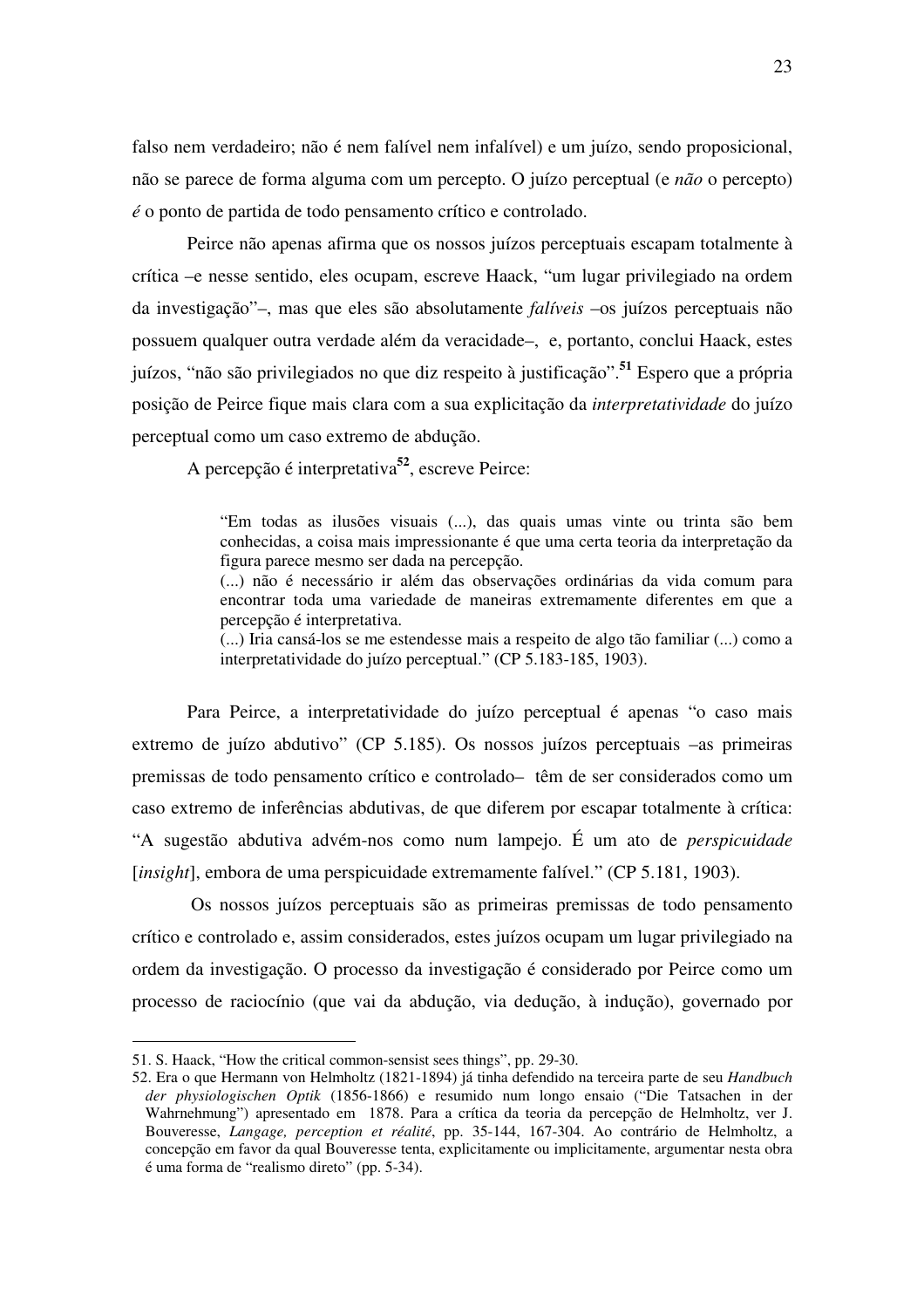normas e motivado pelo verdadeiro espírito cientifico; ou seja, um processo movido pela vontade de aprender ou por um genuíno desejo de descobrir a verdade ("um grande desejo de aprender a verdade", "um desejo, inteligentemente sincero e efetivo, de aprender" **<sup>53</sup>**), pela busca *desinteressada* da verdade ("uma investigação diligente da verdade por amor à própria verdade, sem nenhum interesse pessoal"), que caracteriza a própria vida da ciência, e que permitiria a uma comunidade de pesquisadores alcançar a verdade. A *abdução* –o primeiro estágio da investigação– consiste na invenção, seleção e consideração de uma hipótese. Na medida em que é "o processo de formação de uma hipótese explanatória", a abdução "é a única operação lógica que introduz uma idéia nova" (CP 5.171, 1903). Esta forma de argumento **54** não oferece segurança (a segurança quanto à sua verdade é baixa), mas sua uberdade, ou seu valor em produtividade, é alta; a abdução, escreve Peirce, "simplesmente sugere que alguma coisa *pode ser* [*may be*]" (CP 5.171). **55**

Se admitirmos a terceira proposição cotária, que afirma "que a inferência abdutiva funde-se no juízo perceptual sem qualquer linha de demarcação mais nítida entre eles", então temos de admitir "que o juízo perceptual contém elementos gerais" [a segunda proposição cotaria], porque "se um elemento geral fosse dado de outro modo (...), ele só poderia aparecer primeiro numa sugestão abdutiva e isto, como acabamos de ver, parece redundar substancialmente na mesma coisa" (CP 5.186, 1903). Mas Peirce não afirma apenas que todo elemento geral de toda hipótese é dado na percepção, mas que "toda *forma* geral de reunir conceitos é, em seus elementos, dada na percepção" (CP 5.186). Para compreender a posição de Peirce, convém insistir que a generalidade é dada na percepção (ela é dada no *percipuum*): "A generalidade (...) precipita-se sobre nós [*pours in upon us*] em nossos próprios juízos perceptuais" (CP 5.150, 1903). **56**

<sup>53.</sup> CP 1.235, 1902.

<sup>54.</sup> Em 1908, Peirce faz uma distinção entre "argumento" e "argumentação": Um *argumento* é "qualquer processo de pensamento que tende razoavelmente a produzir uma crença definida [*any process of thought reasonably tending to produce a definite belief*]", e uma *argumentação* é "um argumento que procede de premissas [que foram] formuladas de um modo definido [*an argument proceeding upon definitely formulated premisses*]" ("A Neglected Argument for the Reality of God", CP 6.456).

<sup>55.</sup> Para o modo como o processo da investigação se desenvolve, ver CP 6.470-472 (1908). Cf. C. Hookway, *Peirce*, capítulo VII, pp. 208-233.

<sup>56.</sup> Ver C. Hookway, *Peirce*, pp. 165-166; e S. Haack, "How the critical common-sensist sees things", p. 19. No que diz respeito à questão do nominalismo e do realismo, o pragmaticismo é, para Peirce, "uma tentativa para solucionar o problema: De que maneira pode um [tipo] geral não ser afetado por qualquer pensamento a seu respeito?" (CP 5.503; 1905 aprox.).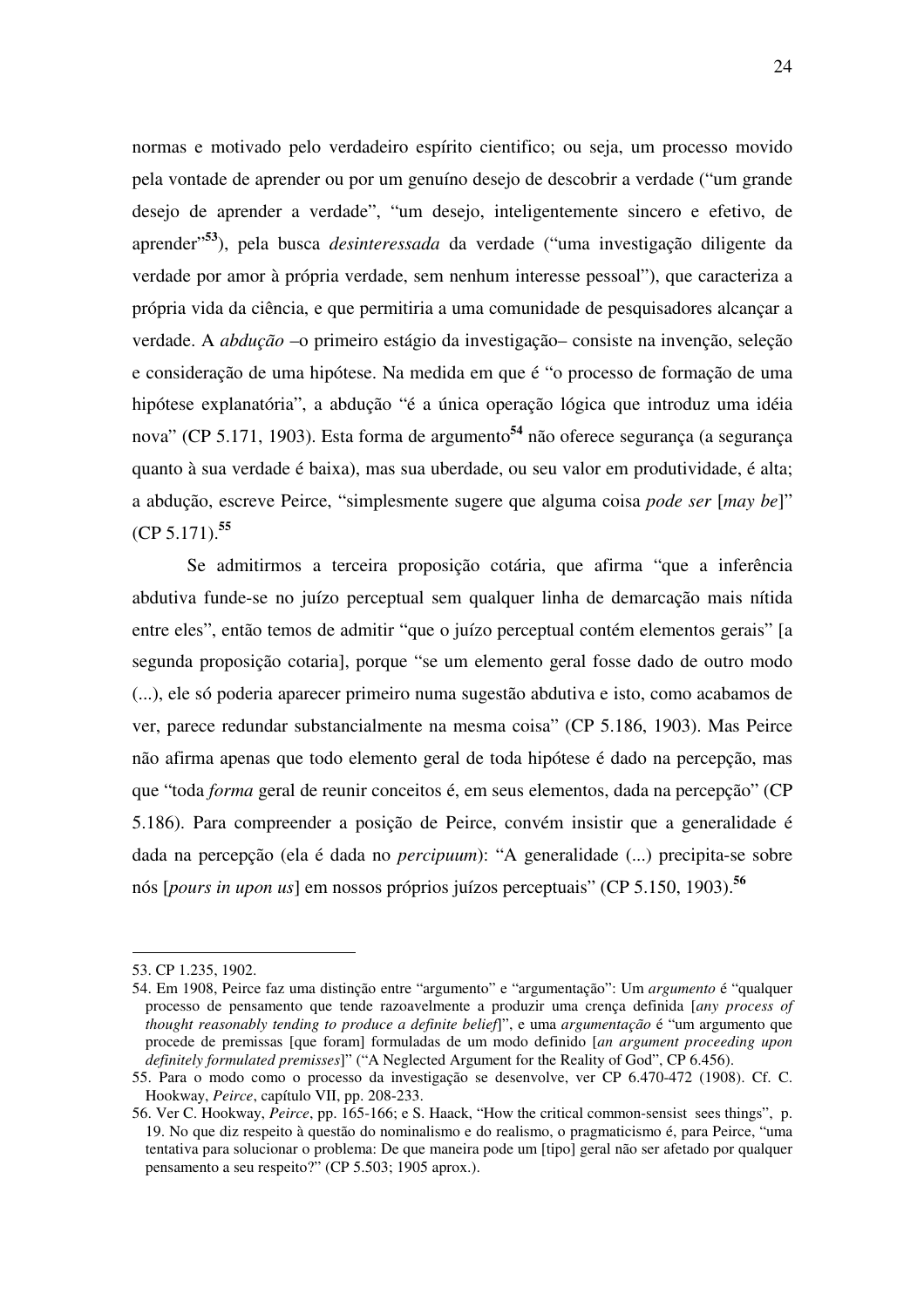No contexto geral de sua lógica, concebida como uma ciência normativa **57** , a máxima heurística proposta, e agora reformulada por Peirce no modo indicativo, é apresentada como uma regra fundamental do pensamento autocontrolado**<sup>58</sup>** : "A significação intelectual inteira de qualquer símbolo consiste na soma [*the total*] de todos os modos gerais de conduta racional que, condicionalmente (...) resultaria da aceitação do símbolo" (CP 5.438, 1905). A primeira das duas implicações do pragmatismo de Peirce –a de que os conceitos são governados por fins ou são dotados de propósito [*that concepts are purposive*]– é talvez a mais fundamental. Mas, sem a segunda implicação – a de "que as significações dos conceitos residem em suas concebíveis conseqüências práticas"– o pragmatismo seria, escreve ele, "uma doutrina muito *estropiée*" (CP 8.322, 1906). Dizer que para o pragmaticismo, a significação última, ou o valor intelectual último, de um conceito consiste "em resoluções condicionais concebidas", *não é* dizer que a significação dos conceitos consiste em atos, nem que o fim último do pensamento é a ação. O pensamento consiste, para o pragmaticismo, em realizar, *por inferência*, uma "transformação e assimilação [*metaboly*] viva de símbolos cujo valor [intelectual] reside em resoluções gerais condicionais para agir" (CP 5.402, nota 3).

Ao traduzir os conceitos em normas que governam a ação, o pragmaticismo pode ser agora considerado como um *método* que une conceitos e propósitos de tal modo que a conduta possa ser cada vez mais a manifestação da própria racionalidade: "Os elementos de todo conceito entram no pensamento lógico" –*no pensamento autocontrolado*– "pela porta da percepção e dele saem pela porta da ação propositada [*purposive action*]; e tudo aquilo que não puder mostrar seu passaporte em ambas estas portas deve ser preso como não-autorizado pela razão." (CP 5.212, 1903). **<sup>59</sup>** A significação de um conceito, enquanto meio para realizar esse ideal último do autocontrole, consiste no padrão (ou hábito) de ação racional que sua aceitação poderia

<sup>57.</sup> Para o ideal peirceano de racionalidade normativa, ver C. Tiercelin, "Un Pragmatisme Conséquent?", in *Critique*, Nº s 567-568 (1994), pp. 652-660.

<sup>58.</sup> Na sua resenha, publicada em 1905 no *The Nation*, da tradução de Edward Bradford Titchener da obra *Grundzüge der physiologischen Psychologie* (1874; 1902) de Wilhem Wundt ["Wilhem Wundt, *Principles of Physiological Psychology*", *The Nation*, 81 (20 de Julho de 1905), pp. 56-57], Peirce afirma que o pragmatismo, "de que tanto se falou nos últimos anos", tenta apenas dar um desenvolvimento mais exato à filosofia do senso comum, "especialmente ao enfatizar (...) que toda a função do pensamento consiste na regulação da conduta" (CP 8.199).

<sup>59.</sup> No Prefácio [1807] à *Phänomenologie des Geistes*, Hegel já tinha dito que a razão é "*o agir conforme a um fim*" ["*die Vernunft* des zweckmässige Tun *ist*"], "Vorrede", *System der Wissenschaft. Erster Theil, die Phänomenologie des Geistes*, Wolfgang Bonsiepen e Reinhard Heede (eds.), *Gesammelte Werke* 9, Hamburg, Felix Meiner, 1980, p. 20.